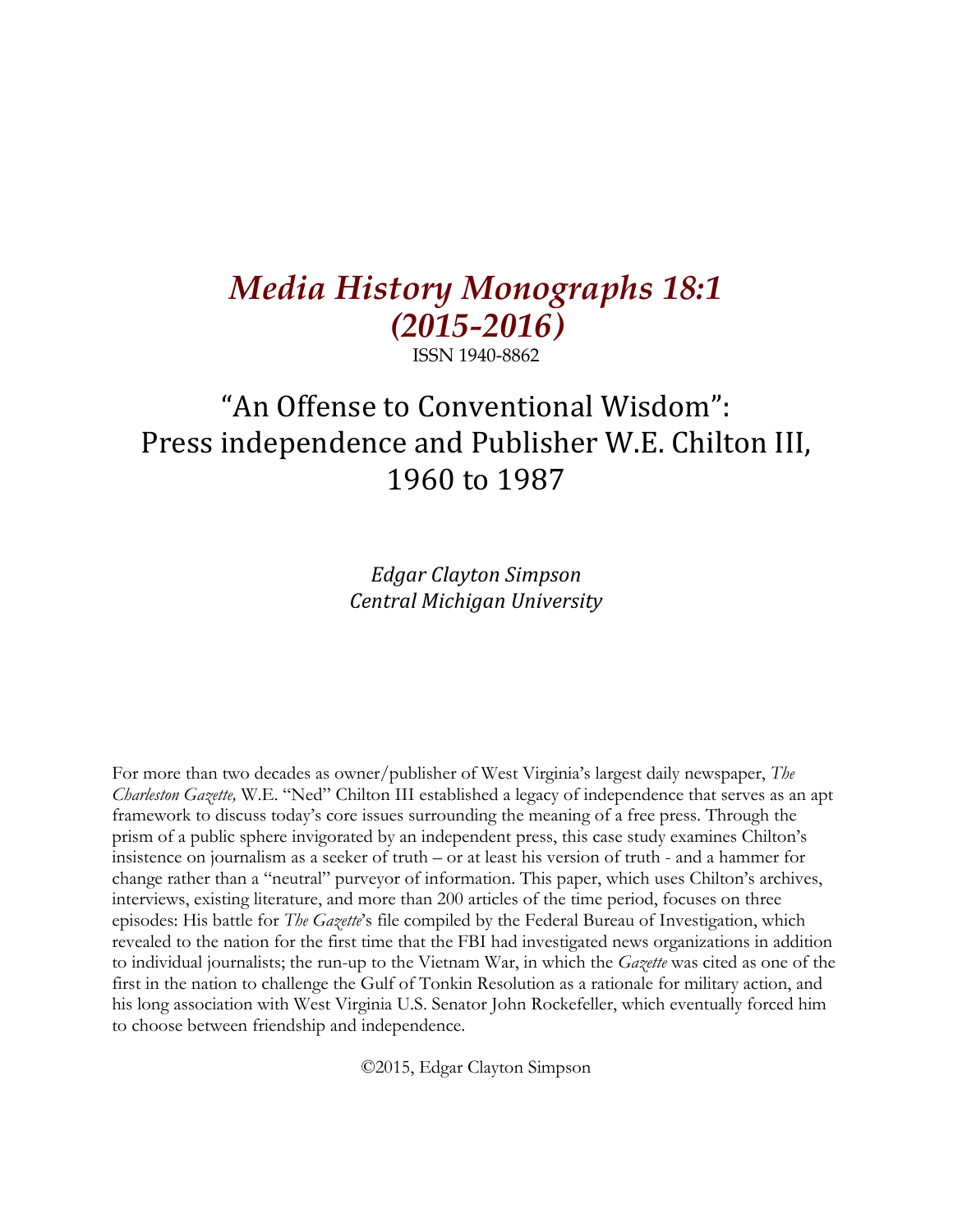### "An Offense to Conventional Wisdom": Press independence and Publisher W.E. Chilton III, 1960 to 1987

W.E. "Ned" Chilton III, owner and publisher of *The Charleston* (West Virginia) *Gazette,* was simultaneously intrigued and outraged when he learned through a casual conversation in 1976 with West Virginia Congressman Ken Hechler that the Federal Bureau of Investigation might have a file on him. Chilton quickly sent in a request to the agency for any "information or documents" relating to him, *The Gazette* or any of its editors.<sup>1</sup> What came back nine months later, after two follow-up letters, sent a shudder and more than a few chuckles through the nation's press. Chilton's request and the results revealed for the first time, as reported by the *New York Times* news service in a widely run article, $^2$  that the nation's top law enforcement agency had maintained files and conducted investigations not only on celebrities and politicians, which had become well known by then, but also on a newspaper as an organization.

Particularly of interest to the nation's press was that the FBI and Director J. Edgar Hoover would bother with a West Virginia newspaper, even its largest. While Chilton was well-known in elite journalism circles as a host and commentator on various Public Broadcasting programs, as a contributor to *The Nation* magazine, and as a friend of influential publisher Charles Peters and *The Washington Monthly*, he was not high-profile outside the meandering borders of the Mountain State. The file, however, revealed an essential element of why Hoover cared. When Chilton took over as publisher of *The Gazette* in 1961, he dramatically ramped up the newspaper's questioning of the FBI, including what he considered its failure to enforce federal civil rights legislation. This was something Hoover could not abide.

The FBI episode is illustrative of Chilton's legacy of independence during a twenty-fiveyear reign as owner/publisher of *The Gazette,* the state's largest newspaper. During this time, Chilton established a reputation as a gruff, intense editorial writer and a staunch defender of a free press as he defined it–everyone was free to agree with him. This philosophy, that the owner of the machinery gets to call the shots, translated into what he referred to as "sustained outrage." In addition to revealing the FBI's investigation of newspapers, he established his independence during a series of other episodes, including being an early opponent of the Vietnam War and turning on political allies who might have presumeed the publisher firmly in their corners. The latter included an episode where his independence came under fire and public pressure forced him to choose between friendship and an independent examination of campaign spending.

This study, using textual analysis, <sup>3</sup> in-depth interview<sup>4</sup> and the prism of the theories of a public sphere invigorated by an independent press that sought to set an agenda, examines Chilton's unusually muscular approach to what he perceived as his First Amendment responsibilities in three separate episodes that illustrate the role of press independence in the public sphere. The purpose is to provide insight into the nature of the press's historical function as a force in what information reaches the public, what doesn't, and the role of press owners and publishers in this process. This study argues Chilton and his actions illustrate two key components that must exist for independence: The ability to decide and allegiance at some level to values higher than profit, party, or pals.

This is a vital question of the current age,

Edgar Simpson was a journalist/editor for a wire service and newspapers for 19 years. He received his Ph.D. from Ohio University in 2012. He has made numerous presentations at academic conferences, and his scholarship has been published in *Journalism History* and the *Newspaper Research Journal*, among others. He is author of the book N*ews, Public Affairs, and the Public Sphere in a Digital Nation: Rise of the Audience*  (2014)*.* He was a reporting intern for Ned Chilton, knowing him only to the extent of being terrified of him.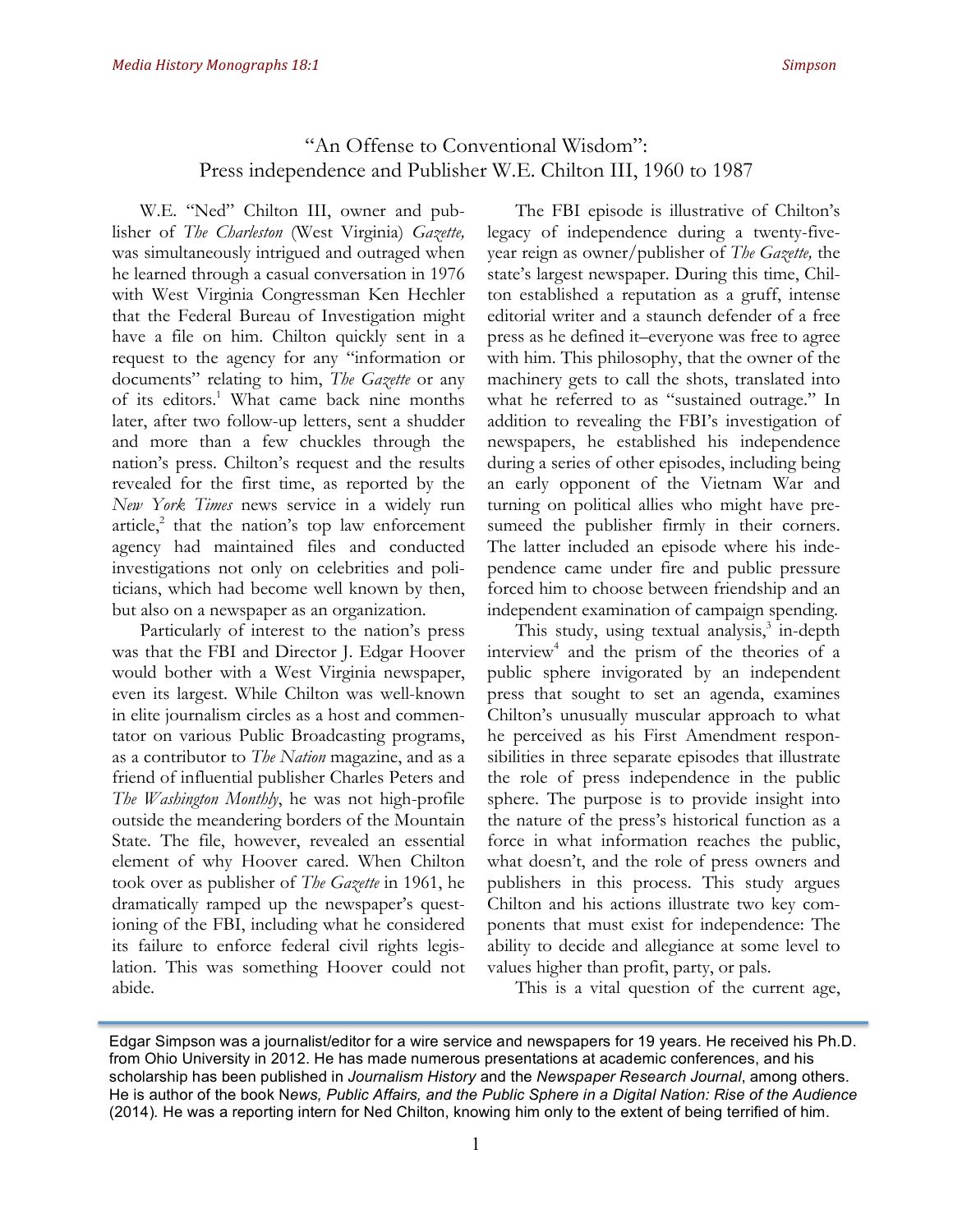and the episodes involving Chilton serve as an important case study and potential framework for this discussion. As daily print-oriented journalism retreats, creating what the U.S. Federal Communications Commission calls "media deficits" in many communities, the nature of what it means to have an independent press is under debate.5 The main lever into this study was to contribute to parameters for discussing foundational questions: What does press independence look like? What forces are at play in both defining and deploying elements of independence? The author was the first researcher to study the publisher's archives, which were used extensively in this study. In addition to the archives, this study used interviews with key players, existing literature, and more than 200 published reports of the time period.

#### **Press Independence**

The concepts of an independent press, free to train its rhetorical cannons at whatever target it desires, and a people tasked with governing themselves have been entwined since the Enlightenment.<sup>6</sup> Alexis de Tocqueville, widely quoted for his observations linking the press, the public, and democracy, argued in the mid-1830s that newspapers served as the means for tying together a nation no longer bound by a central village commons: "This can be habitually and conveniently effected only by means of a newspaper; nothing but a newspaper can drop the same thought into a thousand minds at the same moment."<sup>7</sup> The main hallmark of a free press, he noted, is journalism independent from government as a means of accountability through informing the "tribunal of public opinion."8

For most of American history, however, journalism independence was seen through partisan and commercial issues rather than governmental. The distinction between "free" and "independent" has taken various forms. As private industry, the printing medium came under wide criticism, much of it focusing on the owners of the press, their agendas, and whether they were conducting their operations within the spirit of the First Amendment that protects their businesses. Early in the republic, those who owned the presses were seen as the politically elite, either politically powerful themselves or serving at the behest of the politically powerful.<sup>9</sup> The expectation was that the papers would not, in fact, be independent but rather organs for a particular policy, party or movement. Noted schoolar Jeffrey Pasley: "Newspapers . . . contributed in fundamental ways to the very existence of the parties and to the creation of a sense of membership, identity, and common cause between political activists and voters."<sup>10</sup>

As the nation grew and the press stormed through the Penny Press days of the 1830s, which saw the rise of popular journalism and sparked Tocqueville's observations, and into the more sensational Yellow Journalism period of the 1890s, more and more critics were taking note that the press as a private enterprise, while free from government censors (except during times of war when sedition became an issue), often had another, bigger barrier to independent reporting: those who owned the presses and paid the salaries of the journalists. In 1880, noted New York City journalist John Swinton, speaking to his colleagues, pointed out the differences between reporter and owner during an awards acceptance speech: "There is not one of you who dares to write his honest opinions, and if you did, you know beforehand that they would never appear in print.… We are the tools and vassals of rich men behind the scenes."<sup>11</sup>

Criticism that separates owners from the work of day-to-day journalists rests on the theory that the owners control journalists, either through direct orders or by establishing a culture that fosters obedience. In 1947, the Commission on Freedom of the Press, popularly known as the Hutchins Commission, examined the state of journalism, using as its underlying premise the idea that the press as big business was the single greatest threat to American free expression.<sup>12</sup>

In a 1955 study, Warren Breed suggested publishers established a culture of control through a variety of methods in an attempt to explain why newspapers, largely populated with college-educated, liberal thinkers, failed to report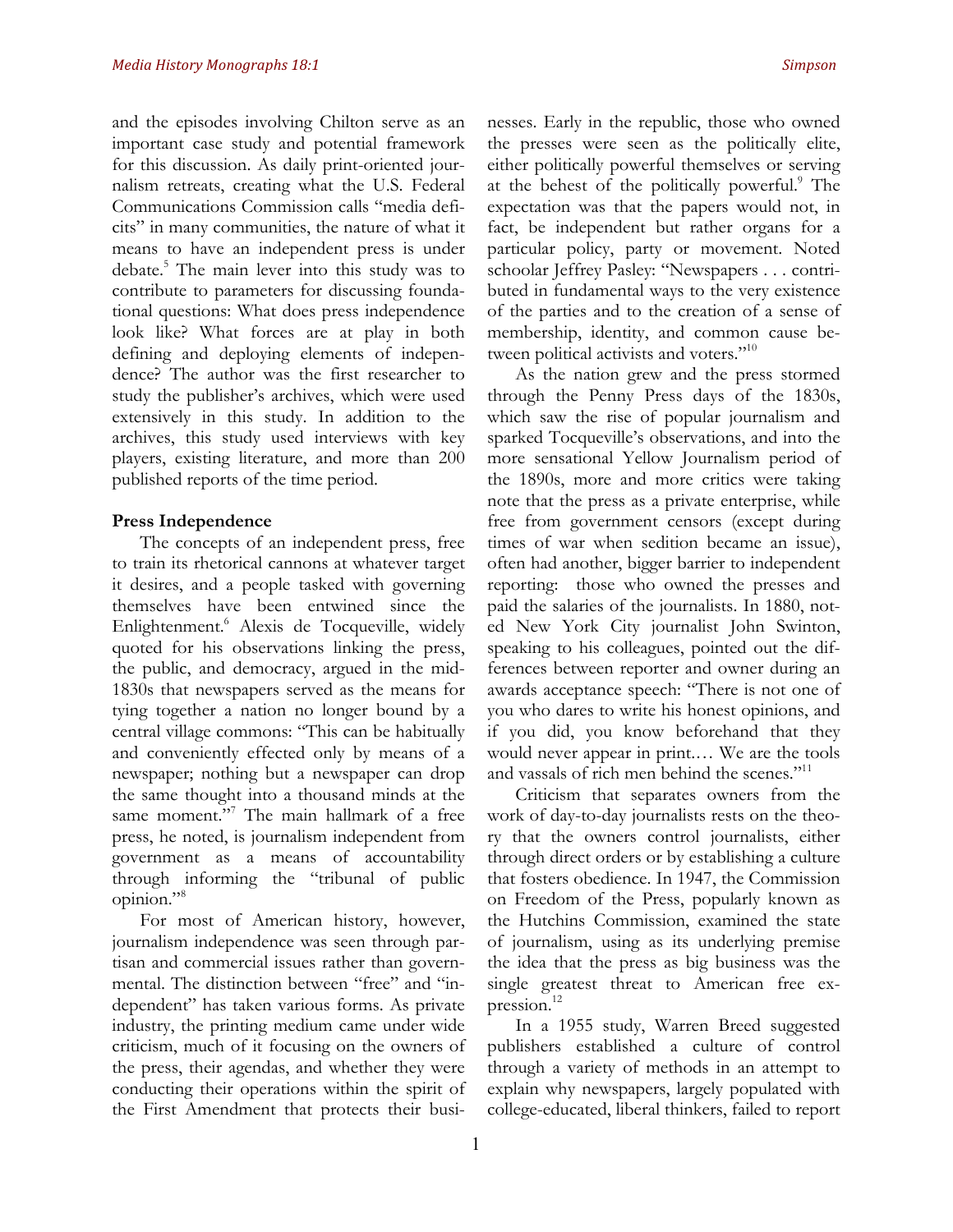some stories and largely stayed within the bounds of the status quo.<sup>13</sup> Press critic A.J. Liebling, best known for his "Wayward Press" column in *New Yorker* magazine, noted established press owners often became giddy with profit, dazzled by the country club company they kept and the power they wielded.<sup>14</sup>

Ownership and control in constant tension with the value of press independence as a way of fostering public debate, creating agendas, and inflating the public sphere is a common theme in journalism history. In his examination of Horace Greeley, for instance, scholar Daxton Stewart argued the famed journalist was a key framer of the arguments for why independence was an essential element in defining a free press.<sup>15</sup> Greeley, as Chilton would more than 100 years later, faced a variety of pressures. As he built his fortunes in the years before the Civil War, the founder of the *New Yorker* and the *New York Tribune* argued the press should not be neutral but a force for change and an advocate "to advance the needs of the downtrodden."<sup>16</sup> This often put him at odds with established business and at times with some of his own readers. The Civil War, however, perhaps presented him with his most difficult situation: To support or not President Abraham Lincoln's repressive press policies. Greeley sided with Lincoln.<sup>17</sup>

This tension also is seen in industry ethical codes. Criticism over advertiser influence and loyalty on behalf of publishers to business concerns rather than a robust public sphere rose to such a din, <sup>18</sup> that government intervention, rather than anathema to First Amendment principles, began to be seen as a way to preserve press independence. In 1912, the newspaper trade journal *Editor & Publisher* endorsed a plan for the licensing of newspapers as a way to check the growing number of critics upset over sensationalism and the thirst for circulation that supported more advertising.<sup>19</sup> Appalled, many of the nation's editors, as movie industry leaders would later in the century, decided self-regulation was preferable to government oversight. In 1922, *Editor & Publisher* giddily reported the adoption by the newly formed American Society of Newspaper Editors of journalism's first Code of Ethics.20 The code called freedom of the press a "vital human right" and listed independence as its third canon, with a focus on banning "the promotion of any private interest not in the general welfare."21 The group adopted the code as Oklahoma lawmakers were considering legislation that would have created a state board to craft qualifications for journalists.

After World War II, in which an acquiescent press readily cooperated with the federal Office of Censorship, $^{22}$  the social upheaval of the 1960s and early 1970s, marked by the Civil Rights Movement, the Vietnam War and the Nixon Watergate scandals, brought renewed attention to press independence. In 1975, the ASNE rewrote its code, renaming it a "Statement of Principles" and tying together the concepts of independence from government to freedom of the press. $^{23}$  The group rewrote the code just as the *Washington Post* was breaking the Watergate scandal and four years after the Pentagon Papers case. <sup>24</sup> The Radio, Television and Digital News Association's Code of Ethics also lists "independence" as a core value.<sup>25</sup>

Much of journalism history has been concerned with exploring and at times critiquing the press titans who shaped the industrial press, including William Randolph Hearst, Joseph Pulitzer, E.W. Scripps, and the like. The more recent scions of the press, such as Katherine Graham of the *Washington Post* and the Ochs family of the *New York Times*, have received much attention, but in a narrower sense. At least 120 scholarly articles, for instance, have been published on Watergate, ranging from the "heroic narrative" embodied in the work of the Post's Bob Woodward and Carl Bernstein<sup>26</sup> to contemporary examinations of how Watergate affected public opinion. $27$  In a particularly intriguing study, Kathryn Olmsted argued that rather than invigorating the press, elite coverage of the intelligence community after Watergate was largely deferential, suggesting struggles with the concept of independence that has plagued the press from its founding. 28

While examinations of the press lords are illuminating about the development of the American press from a national perspective, these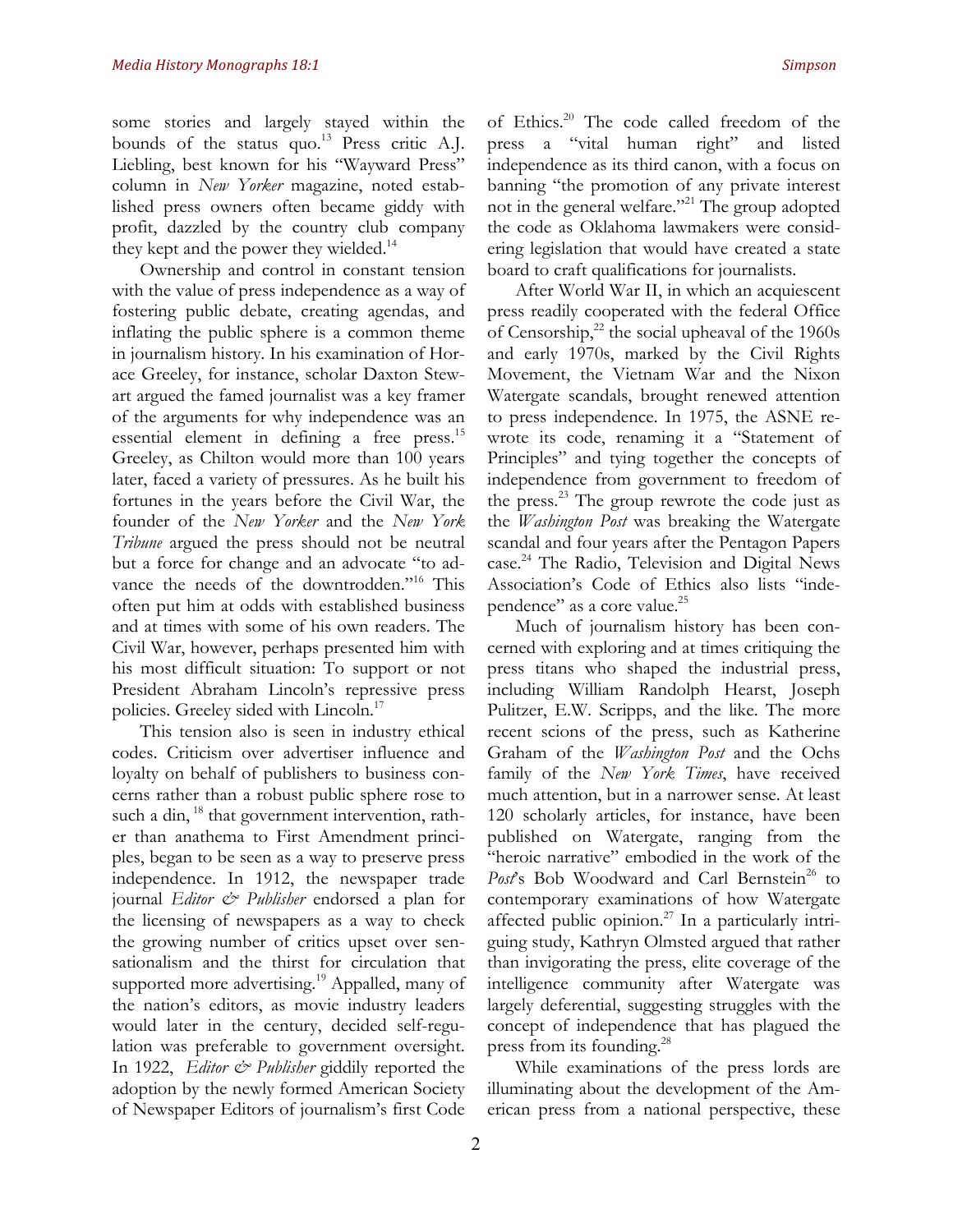tend to ignore or give only passing attention to the press closest to where most U.S. citizens live, their regions, states, and communities. Regional and local press owners likely were influenced by and frequently copied their betterknown brethren, but they also fought their own battles and wrestled with their own definitions of what it means to be independent.

The trend of corporate newspaper ownership in 1970s and through to the 1990s shook the fundamental ideal, however mythologized and misinformed, of what a free and independent press looked like. Former U.S. Rep. Morris Udall, an Arizona Democrat, argued for the importance of the local and regional press while leading the fight in Congress to change the estate tax with the goal of incentivizing local newspaper owners to keep their operations in the family rather than sell out to larger corporations, a practice common during Chilton's reign as publisher of the *Gazette*. <sup>29</sup> Chilton, himself, railed against what he saw as the profitdriven takeover of the "keepers of the tablets" by corporations.<sup>30</sup> Perhaps the best-known example of resisting corporate overtures was Nelson Poynter's establishment of a trust to continue the *St. Petersburg (FL.) Times* as an independent operation.31 *Gazette* shareholders had been approached several times during Chilton's tenure by corporations seeking to buy the state's largest newspaper, offers the family never seriously considered.<sup>32</sup>

In some cases, these local or regional owners were faulted for their eagerness, as Liebling noted, to be among the elite or overly interested in the business side of the press. In studying newspapers in Montana, for instance, scholar John McNay argued the majority of the state's press owners sold their newspapers to the Anaconda Mining Co., which wanted them mostly to keep them silent on matters of public concern dealing with environmental issues. It was not until Lee Enterprises bought some of the state's larger operations that the state press was unleashed.<sup>33</sup>

At the center of the debate was the core idea that independent ownership was an essential ingredient of independent journalism and there-

fore a keystone of representative democracy.<sup>34</sup> Often unstated in the argument for local control, since it was self-apparent, was that local ownership meant local decision-making, with the implication being that those closest to communities were in the best position to make judgements on resources and issues. Several studies have sought to rebuke this intuitive idea. For instance, Hopson examined a local newspaper in Tennessee and found that rather than supporting a drive for African-American voter rights, the newspaper sided in its reporting and editorializing with local business leaders.<sup>35</sup> Friedman and Richardson, in investigating coverage of the civil rights movement, found that five leading Southern newspapers tended to discredit movement leaders and emphasize police action rather than issues presented by the protesters.36

The intent of this study is not to argue for Chilton as a singular exemplar of independent ownership, but rather to use his unusual career to help illustrate the elements of independence, which includes the ability to make decisions on resources and agenda. Other regional or local journalists and/or owners have come under some examination for their independence and resistance to local pressures, though nearly all from a single issue. For instance, Claude Sitton eventually became editor for the *Raleigh News and Observer* after being the *New York Times'* chief Southern correspondent from 1958 to 1964. Though not an owner or publisher in charge of the business side, he was lauded as an independent force in examining deep cultural change. $37$ Kaye Fanning, as owner of the *Anchorage (AL) Daily News*, led her staff to a Pulitzer Prize for an investigation of the Teamsters Union before selling the paper to McClatchy Newspapers in 1979. Hazel Brannon Smith, owner of the *Lexington Advertiser* in Mississippi, was widely praised for her evolving views on race and resistance to the local Citizens Council, which was formed to fight desegregation efforts.<sup>38</sup>

This study argues that several factors make Chilton particularly well suited for a study on independence: First, he was a minority owner of his newspaper (controlling about 24 percent of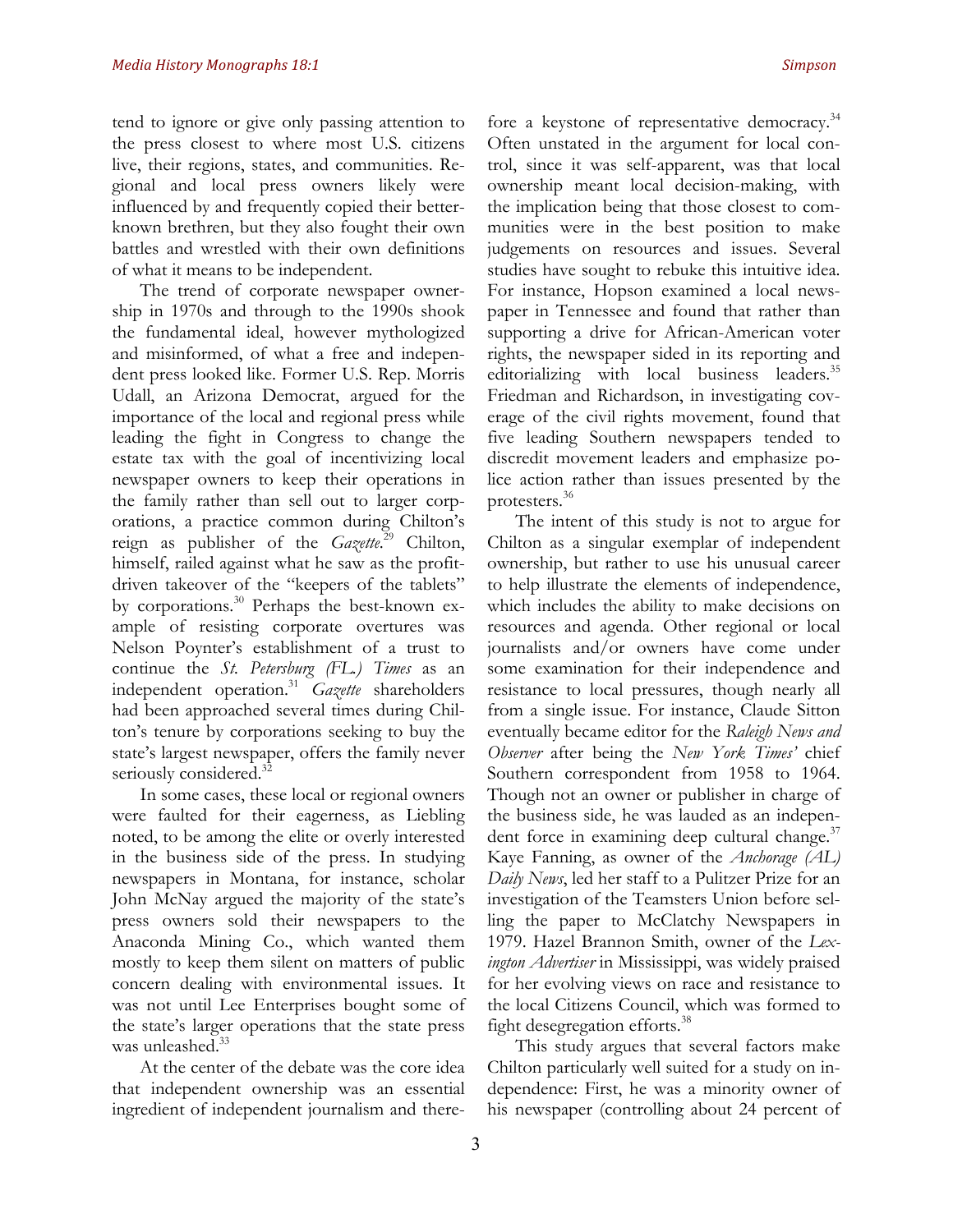the privately held stock; the majority of the other shares were held by family members who never questioned Chilton's leadership rights). Second, he consciously chose to turn over dayto-day business operations to others, instead choosing to focus his time and considerable energies to the newsroom and the editorial page. Third, he maintained his interest and position for nearly three decades, allowing an examination such as this to encompass a variety of episodes. Fourth, Chilton served as a sort of bridge between national journalistic discussions and local. Indeed, he viewed *The Gazette* and himself as national players in politics and influence, though few others likely would agree with him despite his frequent contact with nation's journalism elite.

#### **Independence and the Public Sphere**

Theories of the public sphere and journalism as a key structural element of an informed citizenry underpin this study. Jürgen Habermas, in critiquing the political situation in post-World War II Germany, concluded that in order to exist, a true public sphere must have several elements present: a public space in which citizens may engage; topics of discussion that must be of general interest to all (or nearly all) citizens; an opportunity for feedback, and– above all, in Habermas' view–rational discourse that ultimately seeks consensus toward meaning.39 He argued that the creation and energetic use of the public sphere are vital for any democracy.40 The public sphere is the mechanism by which public opinion is formed and changed, and by which the public influences the direction of policy through mediated agreement, or at least acknowledgement and eventual acquiescence, of definitions and outcomes, which are then carried out by political actors dependent on the public will.<sup>41</sup> Habermas' ideas have been evoked in scholarship from everything to a study of bumper stickers in an Israeli election to discourse on the Jerry Springer show. $42$ 

The formation and potential manipulation of public opinion through what information is available for debate in the public sphere and what is not underlies many historical examinations of the press. For instance, Vilja Hulden argued contention for public space in the sphere through the press was a key element in the labor movement battles at the close of the nineteenth century.<sup>43</sup> Others have examined newspaper control through corporate owners, such as E.W. Scripps exerting his influence with his newspaper chain and copy service to shield key Progressive leaders during the nascent environmental movement<sup>44</sup> and later using his newspapers to push America into entering World War  $I^{45}$ 

Underpinning the concept of the public sphere as a space where debate occurs is agenda setting, a theory that suggests how, why, and when topics crop up for discussion. $46$  In their initial 1972 study, McCombs and Shaw revealed a complex interplay between source, journalist, and opinion leaders for directing and eliciting public dialogue. Since then, a variety of studies have added texture and nuance to the theory. For instance, Hester and Gibson found local media and national media had quite different audience effects, with local media having a stronger agenda-setting influence than the national media when the topic dealt with a national issue.47 This is a particularly important finding within the context of this study. In other words, why study local and regional journalism institutions? The evidence, though far from conclusive, is that local and regional media matter for what audiences choose to talk about in terms of matters of public interest.<sup>48</sup>

A variety of criticisms have developed around the idea of the public sphere, most attacking Habermas' overly optimistic view of the sphere and his explication of how it *should* work, not necessarily how it *really* works. For instance, scholars Karin Wahl-Jorgensen and Hernan Galperin have argued for governmental regulation of the American newspaper based on Habermas' ideas of equal access to public debate. They note that the newspaper owner has no legal requirement to permit voices into her publication other than those with which she agrees. The result, they contend, is a stunted debate without real alternatives.<sup>49</sup> Media scholar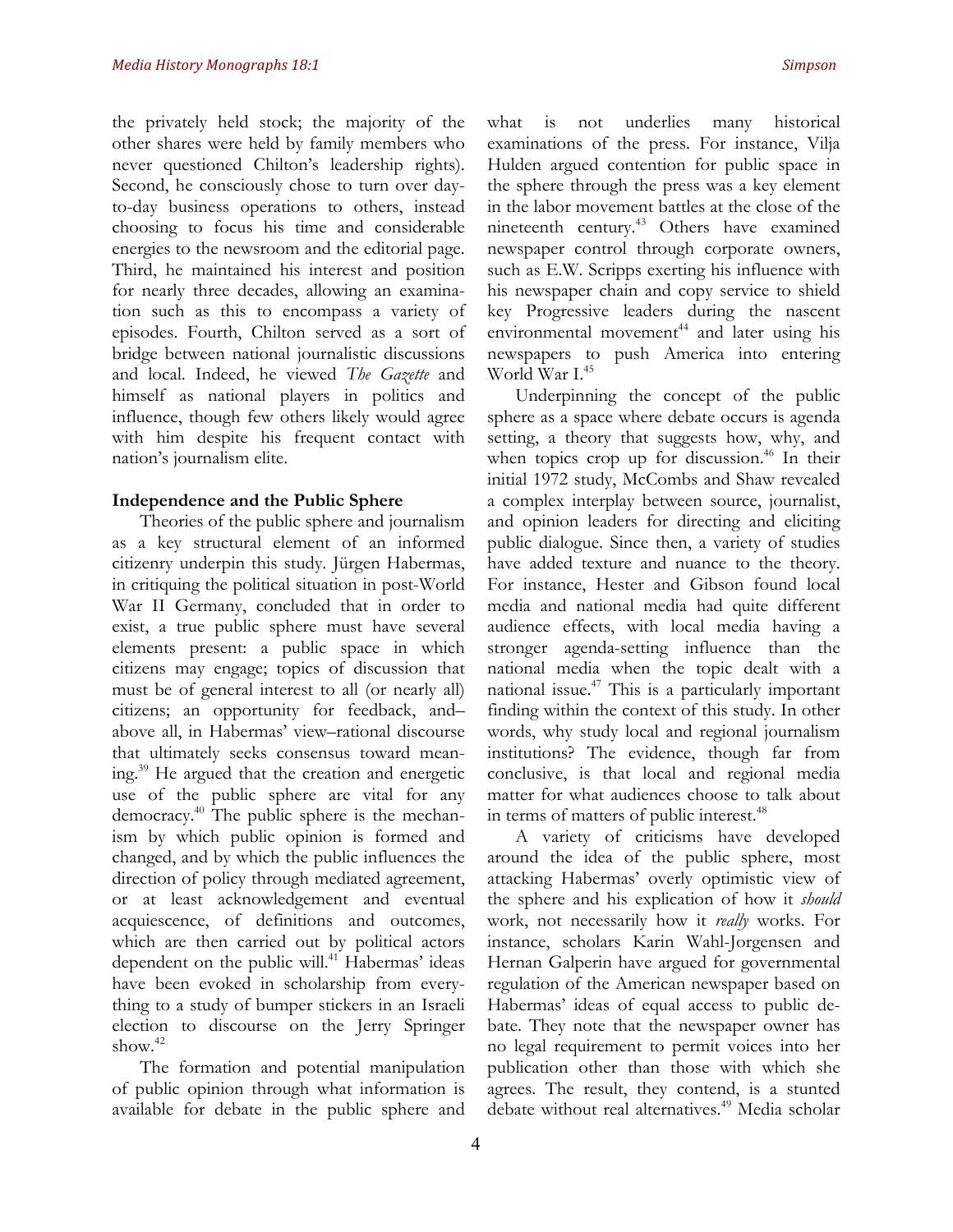James Curran issued a particularly withering critique of Habermas's prescriptive ideas, arguing he failed to take into account how power moves through institutions and societies, what he termed the apparent collusion between government and industrial interests, including the press.<sup>50</sup> Chilton, himself, raised the issue of collusion between his fellow newspaper owners in West Virginia with established interests when he launched an investigative series he called the "Insipid Press."<sup>51</sup>

More contemporary critics, such as Robert McChesney, while acknowledging valid criticisms of consolidated newspaper ownership, have turned their sights toward digital communication. McChesney argues rhapsodic rhetoric over the empowering nature of the Internet is overblown and that its development and majority of its content largely have been controlled by corporate interests with no allegiance to independent journalism.52 This, he suggests, has endangered journalism as a separate institution that, with all its faults, stood as the watchdog for democracy. Thirty years prior to McChesney's argument, Chilton brought up the idea of the changing nature of journalism when he accepted the national Elijah Parish Lovejoy Award on November 8, 1982. During his speech, he predicted the death of newspapers. The press, he said in echoing Greeley's antebellum arguments, was not only under attack from an onslaught of electronic competition, including what he called the computer-spawned "cybernetic revolution," but also from corporate newspaper owners who insisted on mass profits, pap rather than news, and tepid chiding instead of editorials that demanded true reform.<sup>53</sup>

#### **Sustained Outrage**

Chilton, born November 26, 1922, graduated from Yale University, where he met and began decades-long relationships with conservative scion William F. Buckley Jr. and *Catcher in*  the Rye author J.D. Salinger.<sup>54</sup> He started working at *The Gazette* in 1951 as the promotion manager, which entailed running various events sponsored by the newspaper. In 1953, he was elected as a Democratic delegate to the West Virginia House of Delegates. After four terms, he quit politics when he was named publisher in 1961, following his father and grandfather.<sup>55</sup> At the time, Chilton told his wife, the former Elizabeth Early, that he could not serve two masters–*The Gazette* and politics–and he far favored the newspaper.<sup>56</sup>

Over the course of more than two decades as owner, publisher, and chief editorial writer, he built a reputation as a gruff, liberal crusader, slowly crafting his philosophy of "sustained outrage" through many battles with state and national elite. Handsome, athletic, and with a personality that engendered love or hate, he wrote editorials with a biting venom. He was known for frightening reporters, as *Gazette* columnist Rick Steelhammer noted, "when he had those blue eyes locked on you and he had his voice rising and he had his finger pointed at your chest."57 Chilton owned 24 percent of the newspaper and held his position as publisher and the final word on editorial matters by virtue of appointment by a board populated by family members. He chose to spend his days in an oaklined corner office of the newsroom rather than in business offices, either directing the content of editorials and investigations or writing them himself. He once became irate when James Haught, *The Gazette*'s lead investigator reporter and then editorial page editor during most of Chilton's tenure, told a visiting reporter profiling the publisher that he was Chilton's stenographer.<sup>58</sup> He formally outlined his policy of institutional memory and outrage in a 1981 speech to the Southern Newspaper Publishers Association during a meeting in Memphis, Tennessee:

Our editorials too often sound like what they are: the voice of an extremely wealthy corporation that needs to be concerned about certain pressing probems. Our editorials make the sound of a décorous jackhammer, not the startling thump of a sledgehammer, and worst of all we don't keep hammering away, day after day, day after day.<sup>59</sup>

For most of its existence, the *Gazette* was locked in a circulation battle with *The Charleston*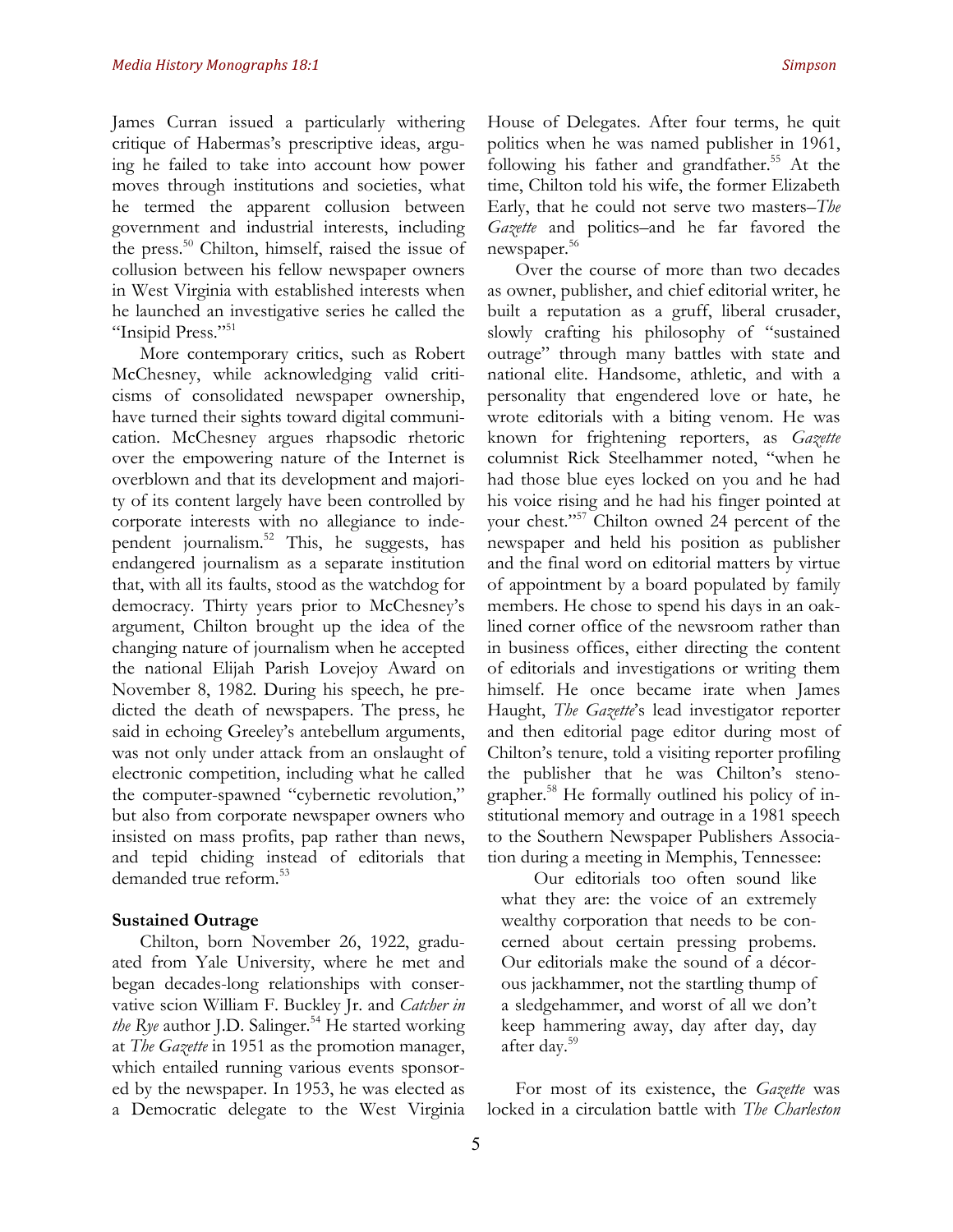*Daily Mail*. *The Gazette* was delivered in the morning and the *Mail* in the evening. The two combined business operations in the early 1950s, with *The Gazette* being editorially responsible for a combined Sunday edition.<sup>60</sup>

Chilton's role as unquestioned authority over *The Gazette* and what appeared in it was never seriously threatened. The newspaper was run by a board made up of primarily family members who met once a year to go over business matters and hire a publisher. Once ascending to the position, he took over the editorial operations of the newspaper, running both daily news meetings as well as the weekly editorial board meetings.<sup>61</sup>

#### **Classic Liberal**

Chilton was a liberal in the classic definition, tending to examine each candidate and issue from the angle of whether the person or policy supported those with power or those without power. His stands were stark. Either something was wrong or it was not, and he had little patience for nuance. He vehemently opposed, for instance, capital punishment, calling it "legal murder" anathema to a society that considered itself "humanitarian" and struggling to "improve itself."<sup>62</sup> When two state senators suggested reinstating the death penalty in 1969, *The Gazette* suggested the new law should include a mandate that the executions be televised since "too few of those upon whom the dread punishment is supposed to have such a salutary impact will be able to witness the gory proceedings."63 In 1963, he was praised by controversial national radio host Robert St. John for leading "America's most outspoken liberal newspaper."<sup>64</sup>

While part of, and coming from, a Democratic family tradition, Chilton was in the process of carving his own place in West Virginia, national politics and in journalism as an independent thinker and liberal maverick who would take on issues regardless of party. Or business relationship, or acquaintance, or friendship. One morning, early in his dealings as Chilton's lawyer, Charleston attorney Rudolph L. DiTrapano awoke to find *The Gazette* had named him in an editorial as one of several legal leaders in Kanawha County, where the newspaper was located, notorious "for slopping judges,"<sup>65</sup> the practice of attorneys donating to judicial political campaigns. Though time-honored and accepted as a routine part of being in the West Virginia bar, Chilton believed the tradition was a legal pay-off system that gave well-heeled attorneys an unfair advantage. DiTrapano found Chilton at the local country club, where he was playing his usual Saturday morning tennis match. He did not deny making donations of \$1,000 or so to each of the judges, but he told Chilton he had no pending cases in Kanawha County. In fact, he practiced little in the local circuit courts except for when Chilton either wanted to get government records through the state's sunshine laws or was defending a libel suit.

"I told him I wanted a correction; that it wasn't right. I was hopping mad." Chilton told him to "go screw" himself.<sup>66</sup> R.S. Wehrle, a bridge partner and a supporter of Chilton's runs for the House of Delegates, complained bitterly about a tepid endorsement in *The Gazette* for his successful run for the Kanawha County Board of Education that called him "mildly qualified." He said he would still be Chilton's friend "personally" but "politically, you are not."<sup>67</sup> Chilton sent a letter the same day, setting out his philosophy on independence, both politically and in the broader world of journalism, saying he refused to turn the paper into "an organ for those people" with whom he was connected,<sup>68</sup> something that would be constantly challenged during his tenure as publisher.

#### **Vietnam**

Chilton was among the first in the nation to challenge the premise of the Vietnam War. The war crept into American politics on soft shoes. President Dwight Eisenhower began United States involvement with financial support and military advisers in 1955. Kennedy dramatically increased U.S. presence through more advisers and air support. On August 4, 1964, Johnson announced to the nation that United States warships had been attacked by North Vietnamese forces in the Gulf of Tonkin, and that he had ordered retaliatory strikes against military targets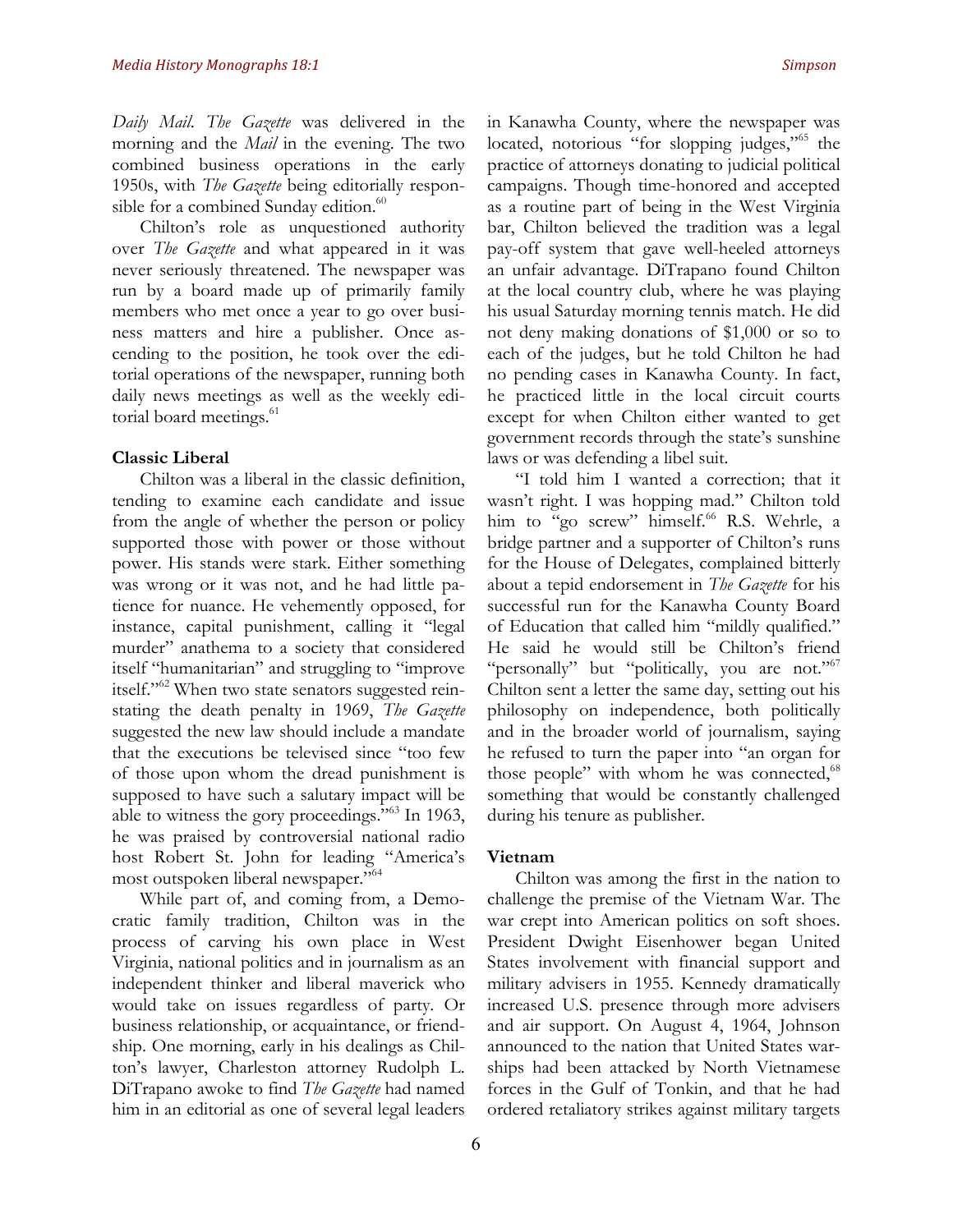in the area. Two American aircraft were shot down in the ensuing fight. On August 5, he asked Congress for a vote on the Gulf of Tonkin Resolution. At *The Gazette*, where most of the attention for the past year had been on the ongoing debate in Congress over civil rights legislation and the battle for equal rights in West Virginia, Johnson's request required a bit of pondering.

As what would become the Vietnam War escalated, the vast majority of editors in West Virginia and nationally, sensing the mood of their readers, supported the president and the escalation of hostilities in Southeast Asia.<sup>69</sup> It would be another six to eight years before the nation's leading journalists and news outlets, picking up on rising student protests and congressional questioning, would seriously examine the Gulf of Tonkin incident and Johnson's arguments for rising involvement in Southeast Asia.70 For *The Gazette*, it took seven days. On August 12, 1964, the newspaper printed an editorial that would later be quoted in the *Congressional Record* as part of an examination of press failings and an example of how there was another perspective, even at the start of the war. The editorial noted an "an air of unreality" about the attack and suggested any military options to solve conflicts in the region were limited and ultimately doomed.<sup>71</sup>

Chilton's philosophy of sustained outrage was on full display. In hundreds of editorials over the next decade, he hammered on what he called the folly of a "containment policy" in Southeast Asia that assumed the fall of South Vietnam would start a domino effect of other countries coming under communist sway. Early on he offered back-handed support to peaceful student protests, noting the right of dissent was the foundation of the First Amendment and that, "Heaven help us the day [when] only the brave dare exercise the right."72 In the month of April 1967 alone, *The Gazette* printed nine editorials slamming the war from every angle, including lambasting a military strategy of "incredible stupidity,  $\frac{1}{2}$  a screed against the draft,<sup>74</sup> and ridiculing a local government program that asked residents to send in the dimensions of their basements so a computer program could determine how much radiation protection they would provide in the event of a nuclear attack.<sup>75</sup>

Chilton believed the war was being fought by the poor and minorities who could not "escape the whole thing by going to college."76 Invited to speak to the West Virginia Political Science Association in 1968, he told the students and professors that there was "no honorable out in Vietnam" and that the U.S. presidential election would make no difference since "they [North Vietnamese] have no intention of quitting this fight before we quit it."<sup>77</sup> Chilton's comments came in the context of Walter Cronkite telling his audience after the Tet Offensive revealed surprising Viet Cong strength that negotiation was the only way to withdraw from Vietnam.<sup>78</sup>

#### **Independence Questioned**

Yet, Chilton's independence came under repeated questioning in relation to his long and warm friendship with eventual United States Senator Jay Rockefeller. The din became so loud Chilton felt he had to choose between his longtime friend and the values of press independence. Chilton had a core belief in the role of government in improving the lives of citizens. He found an ally in Rockefeller, a young oil heir who was three years past his Harvard University degree in Asian studies and working as a special assistant to Peace Corps Director Sargent Shriver.<sup>79</sup> At twenty-seven, John "Jay" D. Rockefeller IV was looking for a place to make his mark, ending up as a VISTA (Volunteers in Service to America) worker in tiny, rural Emmons, West Virginia, in 1964. He became acquainted with Charles Peters, a former Charleston attorney and longtime friend of Chilton, when both worked at the Peace Corps in Washington. Peters, who went on to found and lead the highly influential, liberal publication *The Washington Monthly*, was persuaded West Virginia would offer the challenges that Rockefeller was seeking and persuaded him to explore this for himself.<sup>80</sup>

Chilton and Rockefeller developed a deep and warm friendship. When Rockefeller first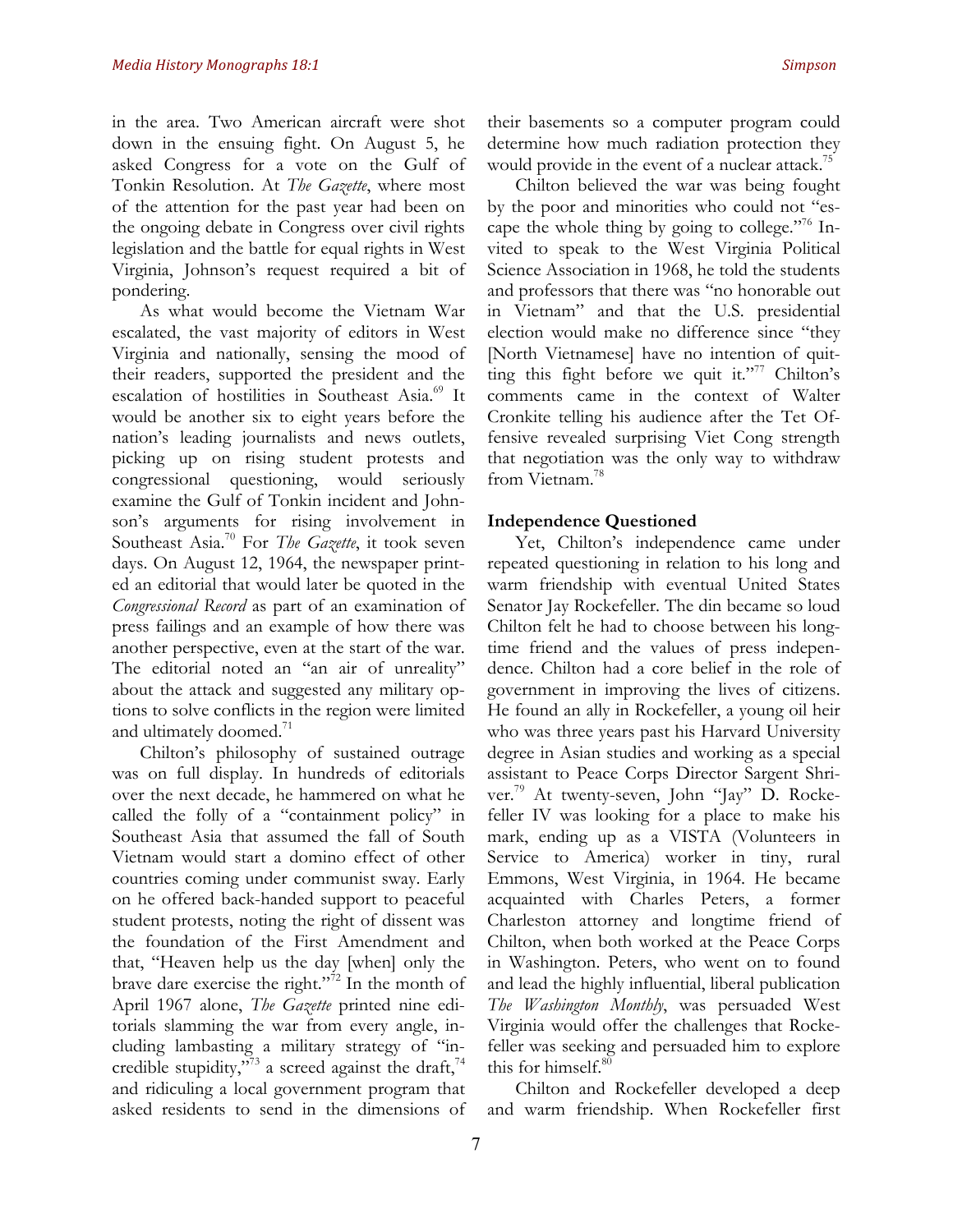arrived in West Virginia, he spent nine months living in the guest suite in the basement of the publisher's home in South Hills, a wealthy neighborhood carved from the hills overlooking Charleston and minutes from *The Gazette*. Elizabeth Chilton remembers Rockefeller as a younger brother, who raided the refrigerator and popped in and out unexpectedly.<sup>81</sup> When Rockefeller married the former Sharon Percy, the daughter of Illinois United States Senator Charles Percy, *The Gazette* ran a four-column, front-page photograph of the couple descending the steps of a Chicago church.<sup>82</sup> The two families occasionally traveled together and exchanged notes and letters for the next two decades. Though philosophically attuned, Chilton and Rockefeller had opposite styles. The former was energetic, bounding up stairs and stalking rapidly from place to place, prone to yelling and pointing his finger when making a point and tending to see issues as right or wrong. Rockefeller was soft spoken behind horn-rimmed glasses and moved deliberately, framing arguments most often in terms of policy and programs rather than in moral or ethical terms. However, they shared privileged backgrounds, Ivy League educations, and wealth that separated them from the people they purportedly sought to serve.

Rockefeller ran successfully for secretary of state in 1968, the same year that Republican Arch Moore took the governor's mansion after six terms in Congress from northern West Virginia. *The Gazette*, as expected, endorsed the Democrats that year, but in an interview with the *Morgantown Dominion-News*, Chilton rejected any suggestions that he was interested in statewide office and correctly predicted Moore's victory, saying he would "be sorry to see Moore win" but the "Democrats have ruled this state like Chinese warlords. I could sympathize with a Republican who would say, 'Let's clean this whole mess out."<sup>83</sup> He was referring to ongoing corruption revelations by *The Gazette* relating to the Democratic W.W. Barron administration.<sup>84</sup>

In 1972, Rockefeller, who was safely ensconceed as secretary of state, decided to run against Moore in hopes of blocking a second term. Whether and how much Chilton influ-

the record.<sup>85</sup> One of Rockefeller's top issues, however, was strip mining in the state, telling a gathering of reporters, "I am convinced, reluctantly but strongly, that strip-mining coal must be prohibited by law."86 Chilton had championed the issue several years before as part of a state task force. At the time, strip mining accounted for thousands of union jobs in the state. The Republican Moore easily won the race, collecting 123,000 more votes than Rockefeller, despite voter registration in the state running 2-1 in favor of the Democrats.

Rockefeller became president of private Wesleyan College in West Virginia, leaving in 1975 to once again run for governor. The state Constitution restricts the governor's office to two consecutive terms, which barred Moore from entering the race. Having seen the light on the value of coal and the thousands of jobs strip mining created in the state, Rockefeller rarely mentioned environmental reform and easily defeated seven Democratic opponents in the primary and ultimately the Republican challenger.

In 1980, he ran for re-election. Moore, after sitting out the required four years, announced he would run, too. The race attracted national attention with some speculating that Rockefeller was preparing for an eventual run for the presidency.

Chilton became an issue, himself, in October when he told a visiting *Washington Post*  reporter that Rockefeller's spending in the race was "outrageous" and that "in effect, he's trying to buy the state." The comment gave *The Gazette's* conservative rival, *The Charleston Daily Mail,* gleeful grist for two weeks, including several columns and editorials, most of which implied Chilton was hypocritical for editorially supporting Rockefeller but being critical of him in remarks to a national reporter. Finally, three days before the election, Chilton felt compelled to respond, writing a column that addressed his comment to the *Post*. He called Rockefeller honest though misguided while Moore was, simply, dishonest and "willing to sell the state … to a coal company."<sup>87</sup>

Rockefeller won the race by more than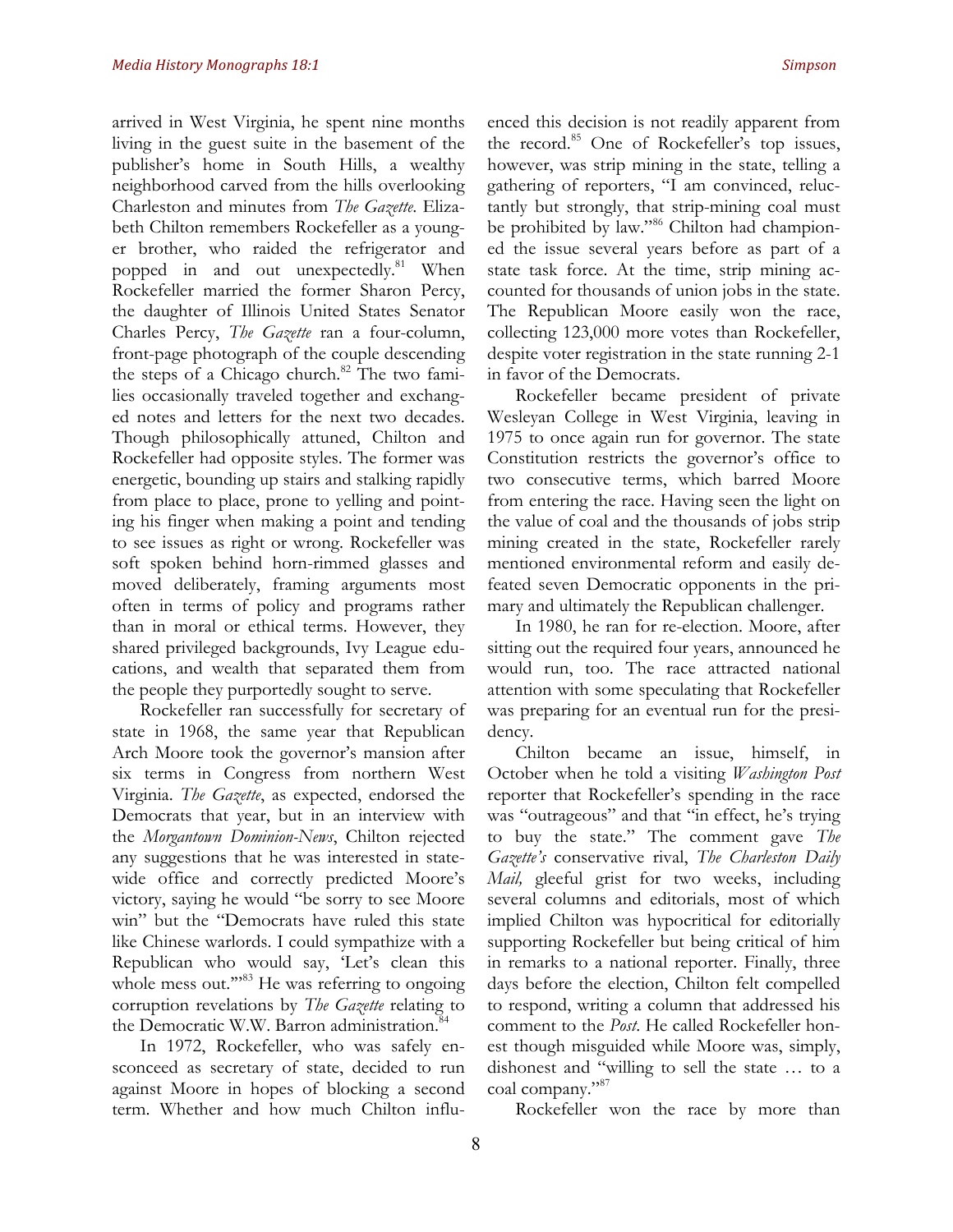60,000 votes, spending a record \$11 million, much of it his own money.<sup>88</sup> But Chilton was stung, and Rockefeller's personal wealth and his willingness to use it to finance his political campaigns became an increasingly bitter issue. As a one-time candidate himself and deeply familiar with the state's political figures, Chilton understood how money flowed at election time. He famously told Neal R. Pearce, author of *The Border South States*, which explored the Kennedy election and rumors of vote-buying in West Virginia, that JFK "bought a landslide, not an election."89 In spring 1981, after Rockefeller's election, Chilton ordered *Gazette* investigative reporter James Haught to examine the system. What resulted was a three-part investigation called "Readin', 'riting & politickin.'" The first installment questioned Rockefeller sending \$10,000 to Wyoming County School Superintendent James Pizzino "to pay precinct workers on election day" in 1976.<sup>90</sup> Rockefeller gave Pizzino's brother, Jack, who served as both the county purchasing director and the civil defense chief, \$17,300 for precinct workers in the 1980 election.<sup>91</sup> Haught also reported that Rockefeller had sent \$20,000 to Lincoln County school bus Director Johnnie Adkins in 1980. In response, Rockefeller simply said those people were identified as political leaders in their counties and therefore were designated as "fiscal agents."<sup>92</sup>

In 1984, Rockefeller ran for the United States Senate seat vacated by an ailing Jennings Randolph. Chilton would not leave himself open to attacks that he ignored Rockefeller's "outrageous" spending out of political affinity or personal friendship. Rockefeller faced John Raese, a virulent Republican whose family owned the *Morgantown Dominion-Post* newspaper and several other businesses in Monongalia County. He was wealthy, but nowhere near Rockefeller's status.

Readers of *The Gazette* could rightly be confused by the newspaper's stridency against both candidates. In a biting editorial directly attacking Rockefeller's spending, Chilton invoked muckraker Ida Tarbell's famous 1902 series for *Mc-Clure's* magazine that exposed the political influence and corruption that helped to build Standard Oil, the fount of the Rockefeller family wealth. Chilton wrote: "Ironic isn't it that the vast fortune the original Rockefeller stole and cheated to stockpile in secret is the basis for another Rockefeller's arrogant abuse of money in politics?" The editorial noted that his opponent was a lightweight with "powers of logic . . . that would have a kindergarten class rolling on the floor" yet Rockefeller "continues to shell out the dough shamelessly."93

Rockefeller beat Raese after spending a record \$12 million. Raese was upset with what he perceived as Chilton's relentless battering with such editorials as one headlined "Ridiculous Raese," in which *The Gazette* chided him for his seeming waffling on whether he was for or against a right-to-work law in the state. The issue was widely seen as the main cause for his defeat, with the heavily union West Virginia voters disinclined to take a chance on someone who might disadvantage the union.<sup>94</sup>

Exactly what the reporting and editorializing did for the relationship between Chilton and Rockefeller is not entirely clear, although the record reveals that Sharon Rockefeller and Elizabeth Chilton remained close, exchanging holiday cards and keeping each other informed of their children's progress. Decades later, Elizabeth Chilton said her husband "respected Jay" and they were friends. "He had no respect for Moore; none at all."<sup>95</sup> Rockefeller, reached twenty-three years later about his relationship with the publisher, would not answer specific questions but called him a "dear friend and civic ally for the people of the Kanawha Valley and the entire state of West Virginia."<sup>96</sup>

#### **Chilton and the FBI**

Chilton's demand to the FBI for any documents related to him, his paper, or his editors came at a time of swirling revelations about the FBI, Hoover's iron grip on the agency for five decades, and his penchant for investigating political foes and celebrities as part of an encompassing post-Watergate angst. In the wake of President Richard Nixon's resignation in 1974, it became known the president had used the FBI for domestic surveillance. $97$  Subsequent scholarship has revealed a long history of the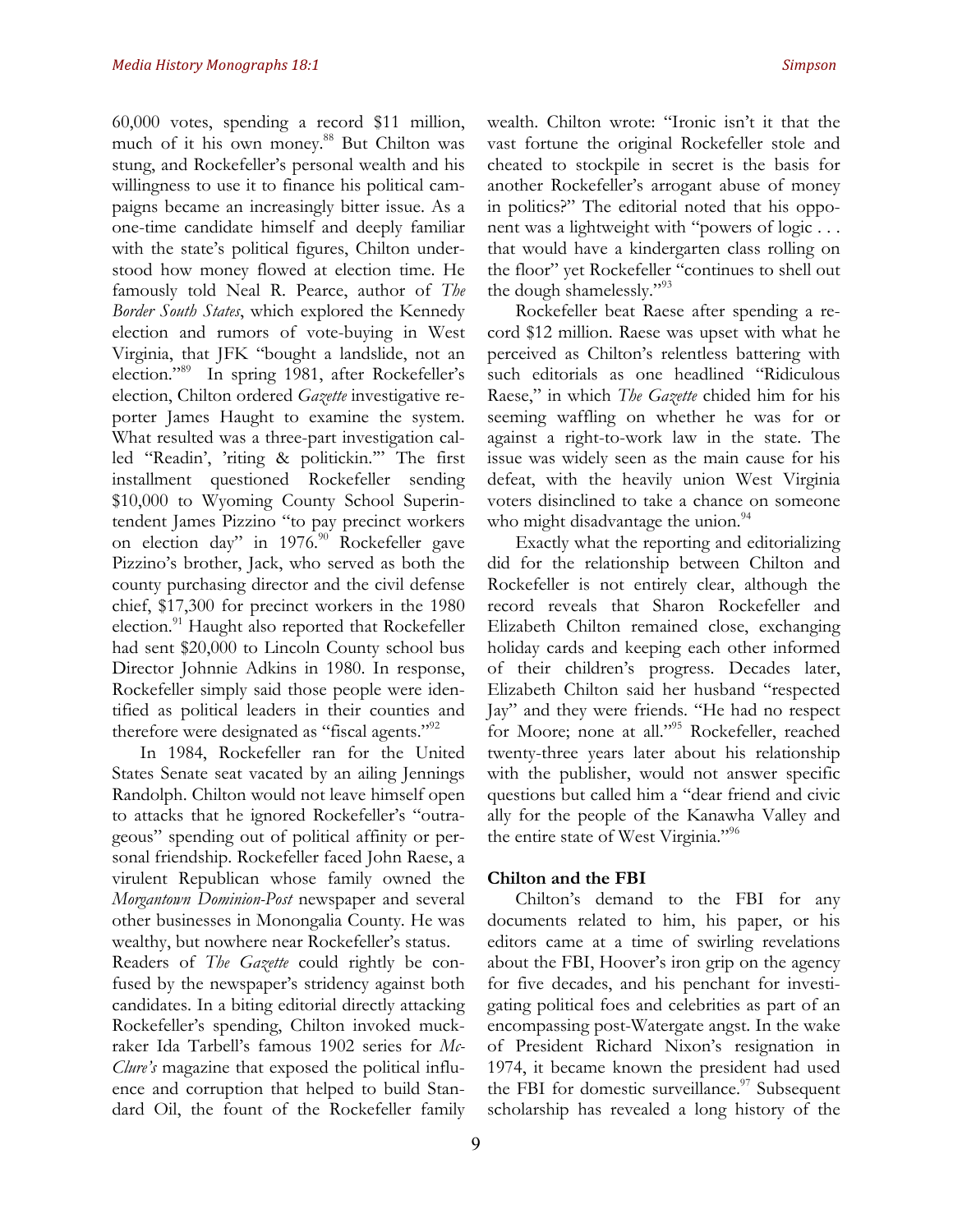FBI investigating reporters and using willing journalists as informants,<sup>98</sup> as well as attempting to use the press for political purposes. $99$  No one knew in 1976, however, that the FBI had targeted newspapers as organizations.

The FBI not only had a voluminous file on *The Gazette* stretching back to the 1930s, but at one point Hoover had sent agents into the newsroom to identify editors unfriendly to the bureau. The files revealed numerous memos and letters from agents to Hoover and his office about editorials in *The Gazette* and included profiles on Editor Harry Hoffman, who was described as a "scurrilous character" who would not be open to reform, and Chilton, who was noted for writing editorials in "praise of Red China" and "highly critical of . . . the FBI."<sup>100</sup> The file noted *The Gazette* in the 1930s and early 1940s was friendly to the FBI, in one editorial labeling Hoover as the nation's "policeman No.  $1.^{101}$  That began to change in the late 1940s when Chilton Jr., Chilton III's father, launched attacks on the Communist hunt in Hollywood. Then in 1953, when Chilton was the newspaper's promotional director, Hoffman wrote an editorial critical of Hoover's congressional testimony attacking President Harry S Truman. Since then, the FBI noted, under Chilton III's leadership *The Gazette* had grown increasingly critical of the bureau, including criticizing its performance in investigating the deaths of civil rights activists in Mississippi and Alabama. When African American reporter Ed Peeks called the Atlanta, Georgia, FBI bureau in June 1964 as part of a *Gazette* probe into complaints by local civil rights activists that the agency was lax in responding to complaints about police brutality, Hoover issued an order that no assistance should be given to the newspaper. The reason, Hoover stated, was because it had been "consistently hostile to the bureau over the years."102

Hoover was apoplectic in 1959 when the special agent based in Charleston took four days to forward to his office a critical *Gazette* editorial, sending a blistering letter to the supervisor in the Pittsburgh, Pennsylvania, office, demanding he "immediately submit an explanation

as to why the editorial of October 26, 1959 . . . wasn't brought to the bureau's attention until October 30. Not only should a full explanation be furnished, but your recommendation as to appropriate administrative action should also be included."103 It turned out that Hoover's fury was unneeded. The editorial mistakenly attributed testimony about the FBI seeking the names of "liberals" when actually it was a Communist organizer seeking the names. Hoover sent a letter asking for a correction.<sup>104</sup>

*Gazette* investigative reporter James Haught wrote an extensive report on the FBI files kept on the *Gazette* and Chilton's efforts to get them. The Associated Press sent out the story under his own byline, an unusual practice for the wire service. *New York Times* reporter Ben A. Franklin did an article that moved on the *Times'* wire service. Both stories received wide play, includeing in the *Atlanta Journal and Constitution* and *The*  (Nashville) *Tennessean*. Franklin noted that "so far as it can be learned from the FBI and through a check of other newspapers by the Associated Press, the *Gazette* is the first such publication to avail itself of . . . disclosure provisions . . . establishing that the bureau kept files not only on individual journalists but also on publishing organizations."105

The response in the press industry was one of bemused outrage. The fact Hoover would be so personally interested in *The Gazette*, with a circulation at the time of the release of the files in 1976 of about 80,000 on Sunday and about 50,000 in 1953, raised interest not only in what other newspaper owners the FBI had probed but exactly how far the investigations went. For instance, while the files released noted that "Mr. and Mrs. Chilton" had not been investigated, a letter from then FBI Director Clarence Kelley said the files had been "edited" and that as many as eight pages would never be released because they concerned national security, violated privacy provisions, or revealed FBI techniques.<sup>106</sup> *Editor & Publisher*, the industry's oldest and best-read trade journal, said the files represented "a police-state mentality and attitude that has no place in our society."107 *The Nation* magazine wrote that the files told of a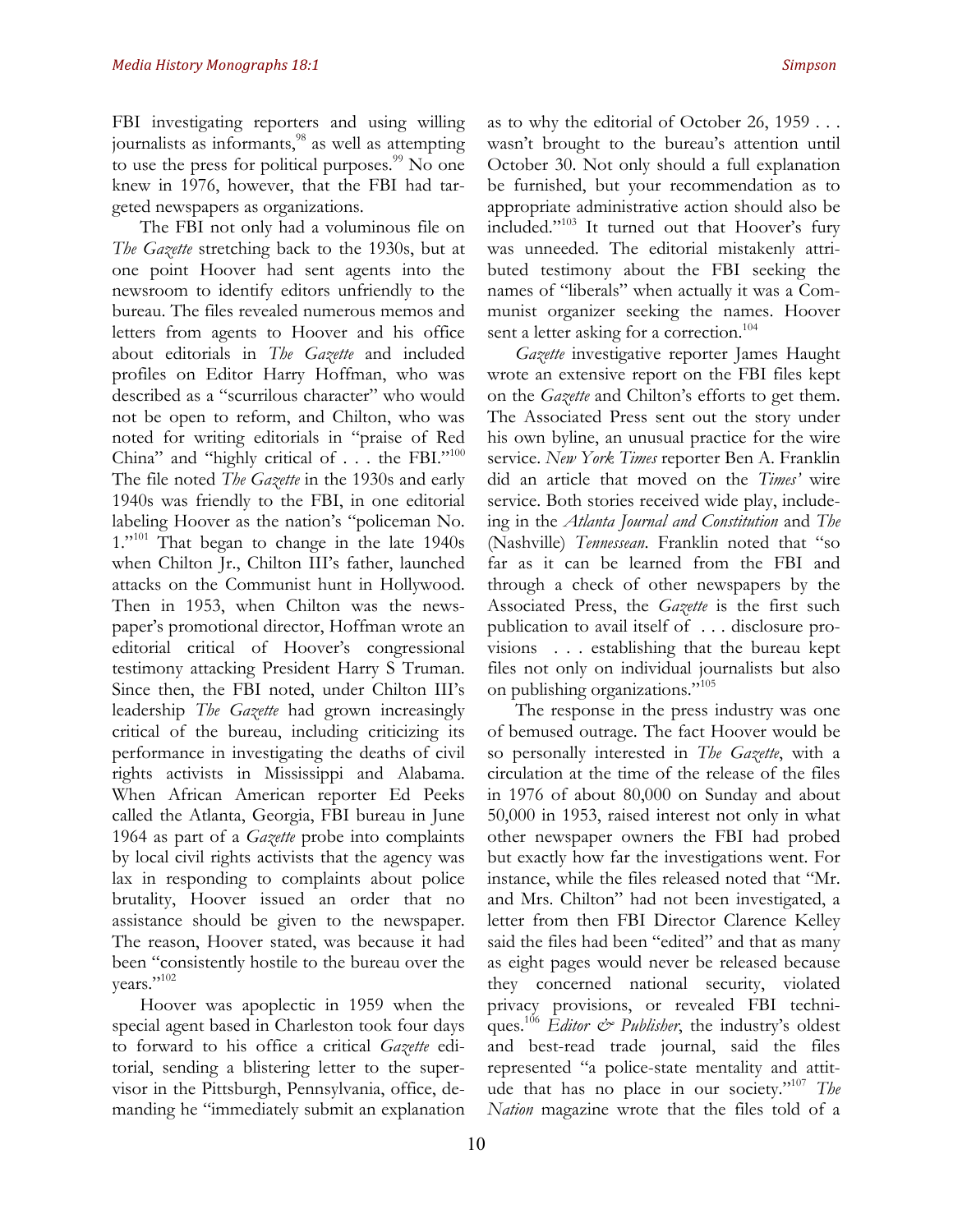"love story gone sour" and revealed Hoover and the bureau as "so full of vanity and slapstick, pettiness and bureaucratic low comedy that one is tempted to cast Oliver Hardy in the role of the director." Yet, the magazine wrote, "This was no laughing matter and the FBI . . . is still under no effective control by our elected representatives."108 The *Daily Mail* called the FBI's activities "madness:"

As its faithful readers complain now and then, the *Gazette* is sometimes an offense to good sense and the conventional wisdom and rather inordinately proud of its reputetion in this department. But a threat to domestic tranquility and national security worth a moment's serious consideration by the district constable? Hardly.<sup>109</sup>

The 1976 fight for his files was not Chilton's first direct contact with the FBI. In a letter dated January 26, 1953, which was not men-tioned in any of the coverage twenty-three years later, Hoover sent Chilton a response to what apparently had been a request for information. Hoover declined: "I would like to point out also that this agency is strictly a fact-finding agency, and it is not within the limits of its prescribed functions to draw conclusions or make evaluations as to the character or integrity of any organization or individual."110

#### **Conclusion**

In a wide-ranging report issued in the summer of 2010, the Federal Communications Commission detailed what it called the nation's growing "media deficits." The report's authors studied the United States' news landscape, coming to the conclusion that neither television nor web start-ups had replaced shuttered printing presses, shrinking delivery areas, and more than 30,000 laid-off journalists. The deficits, the report found, resulted in a dearth of locally produced news reports. Though some television stations were producing excellent programs, "a minority are exhibiting alarming tendencies to allow advertisers to dictate content. In most communities, commercial radio, cable, and satellite play a small role in reporting local news.

Public TV does little local programming; public radio makes an effort to contribute but has limited resources. Most important, too few Internet-native local news operations have so far gained sufficient traction financially to make enough of an impact."111 Journalism professor and textbook author Melvin Mencher, as have others, tied this decline in traditional newspapering to a trend toward thinner reporting that he contended threatened the very foundation of journalism independence.<sup>112</sup>

Chilton served as an illustration of what one version of an independent press looks like, news outlet owners with the authority, ability, and willingness to challenge the status quo in order to populate the public sphere with information essential for robust debate. Few would argue Chilton was "neutral," as legal scholar Randall Bezanson believed the U.S. Supreme Court intended in addressing the legal implications of a free press.<sup>113</sup> Chilton was not neutral. He had causes he believed in and would willingly use his paper, his fortune, and whatever else he needed to address those causes. Yet, he and *The Gazette* were independent in a deeper, perhaps truer, sense–no allegiance, personal or political, was stronger than the issue to be addressed. But this independence came at times from outside pressures, as in the case of Rockefeller's political spending. Would Chilton have reached the same conclusion about his longtime friend without pressure from the public and the rival *Daily Mail*? Perhaps, but likely not within the same timeframe or with the same vehemence.

Chilton was not a believer in the industry's ongoing trend toward professional standards that he felt forced a bland sameness in the name of objectivity. Since no one can be objective, he told the Charleston Kiwanis in 1986, the question was whether an article was "fair." "My litmus test for a story isn't necessarily its objectivity or subjectivity," he said, "but an effort should be made to make it fair. I always ask, 'Is it fair?"<sup>114</sup> And by fair, he meant true. Or, at least Chilton true, which many observers noted was not always the same as objective truth. It was this quest for what Chilton believed to be true that fueled his sustained outrage and set the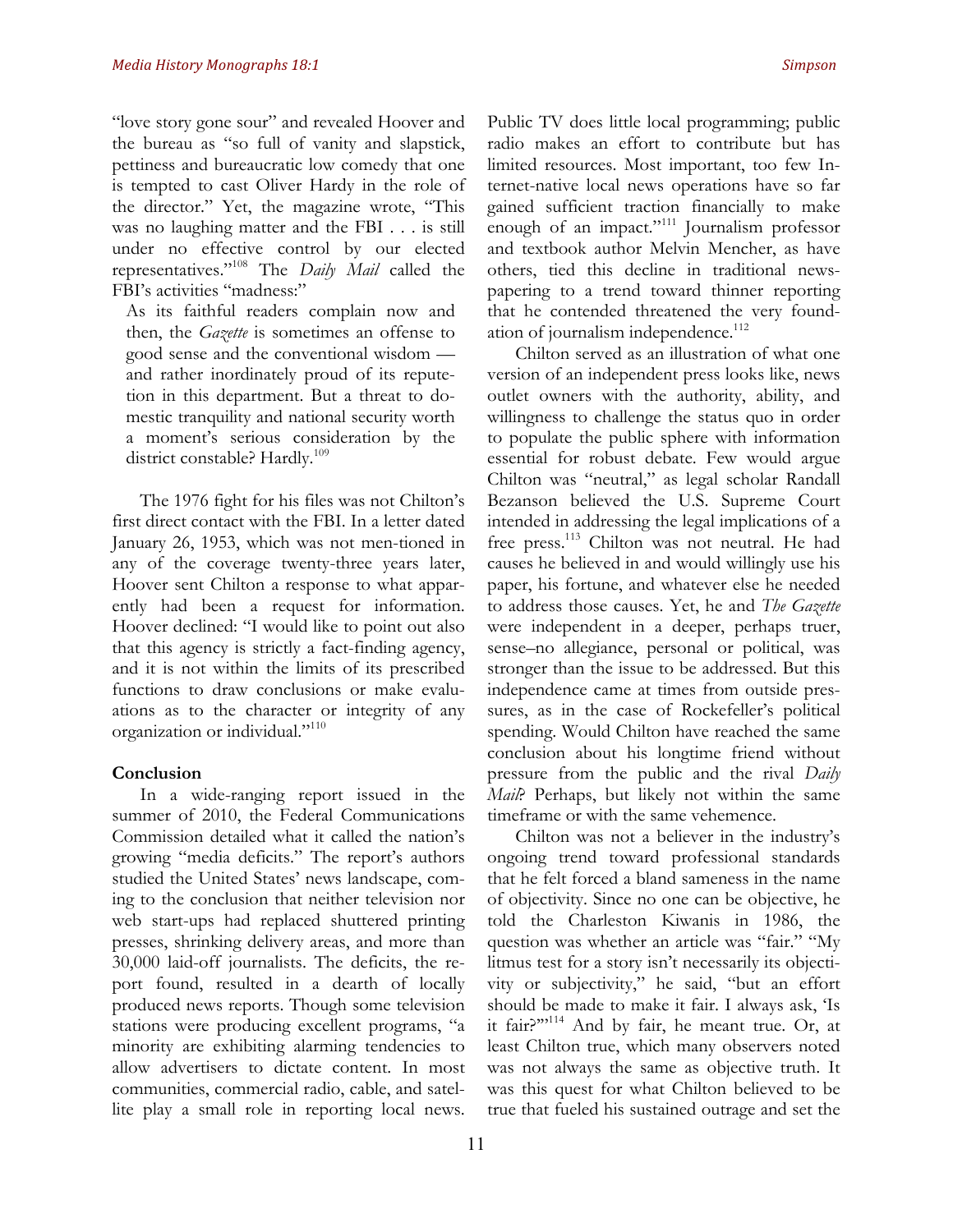tone for his dealings with the power structure, of which he was, himself, a part. In the three episodes examined in this study–Chilton's editorial stances on the Vietnam War, his friendship with an eventual United States senator, and his quest for *The Gazette* file from the FBI– the publisher displayed attributes essential to the concept of independence. As owner and publisher, he had unquestioned authority to make decisions on what would appear in the newspaper as well as what resources would be deployed to gather and report. Further, each episode represented a decision point to either go along with the status quo or to depart from it at the risk of alienating the established power structure, longtime political allegiances, or deeply held friendships.

An extension of this independence was his unpredictability. No one, not even those closest to him, could guess what outrage would sound the clarion call for reform in the publisher's mind, triggering a new round of investigations and editorials. The result was a contingent of public servants who constantly scanned for a potential *Gazette* storm. Public servants that included J. Edgar Hoover, who chided his staff when a condemning editorial didn't come quickly enough to his attention. Readers, too, were not exempt from jarring disruptions. A mass protest in 1986, for instance, resulted when *The Gazette* added sex therapist Ruth Westheimer as a syndicated columnist. Chilton dismissed the signature campaign as puritanical nonsense: "That seems to be an organized effort by, in my opinion, a know-nothing group."115 Westheimer stayed.

Neither were advertisers immune from the publisher's ire. At Chilton's direction, investigative reporter Haught wrote in 1978 a series of scathing reports about shoddy repairs and business practices at local car dealers. The dealers banded together to pull their advertising, eventually costing the newspaper  $$120,000$ .<sup>116</sup> They came back after being out about three months. Wrote *Gazette* Editor Don Marsh:

As far as I could tell, W.E. Chilton III, the *Gazette* publisher, was most troubled by implications of the boycott. Chilton said he believes that readers would be justified in assuming that we had made editorial concessions to lure back defectors.<sup>117</sup>

Chilton suffered a fatal heart attack on February 6, 1987, during the quarterfinals of the sixty-five and older division of the  $28<sup>th</sup>$  Annual Woodruff Nee, a national squash tournament in Washington, D.C. In the 1982-83 rankings, he had been ranked eleventh in the nation in the sixty-plus division. At the time of his death, eighty-nine editorials, finished and unfinished, were found in his computer.<sup>118</sup>

As the news industry adjusts to ongoing disruption, deeper questions must be asked. The first, as the FCC noted, is whether the news exists at all. But, just as importantly, the question becomes what kind of news is it? Is it the result of an independence that seeks truth, as best it can be known, and fairness, as Chilton would say, or is it something else?

The angst-filled chatter through industry, government, and academia has spawned a wave of suggestions, though no concrete action, for how to promote and preserve independent journalism. The FCC report, for instance, concluded with a raft of recommendations for policy tweaks and reforms aimed at improving the public affairs information available for communities. These included changing Internal Revenue Service regulations to make it easier for newspaper owners to convert their operations to non-profit status, providing incentives for the formation of local community access and government cable channels, and making it easier for public broadcast stations, radio and television, to do and document local public affairs program- $\text{ming.}^{119}$ 

Leonard Downie Jr., a journalism professor and an executive for the *Washington Post*, and noted news flow scholar Michael Schudson, offered suggestions for turning the "current moment of transformation into a reconstruction of American journalism."<sup>120</sup> They recommended a far more textured business model for newspapers that included a "long-tail advertising" scheme to allow them to offer specific viewers of their websites to merchants at premium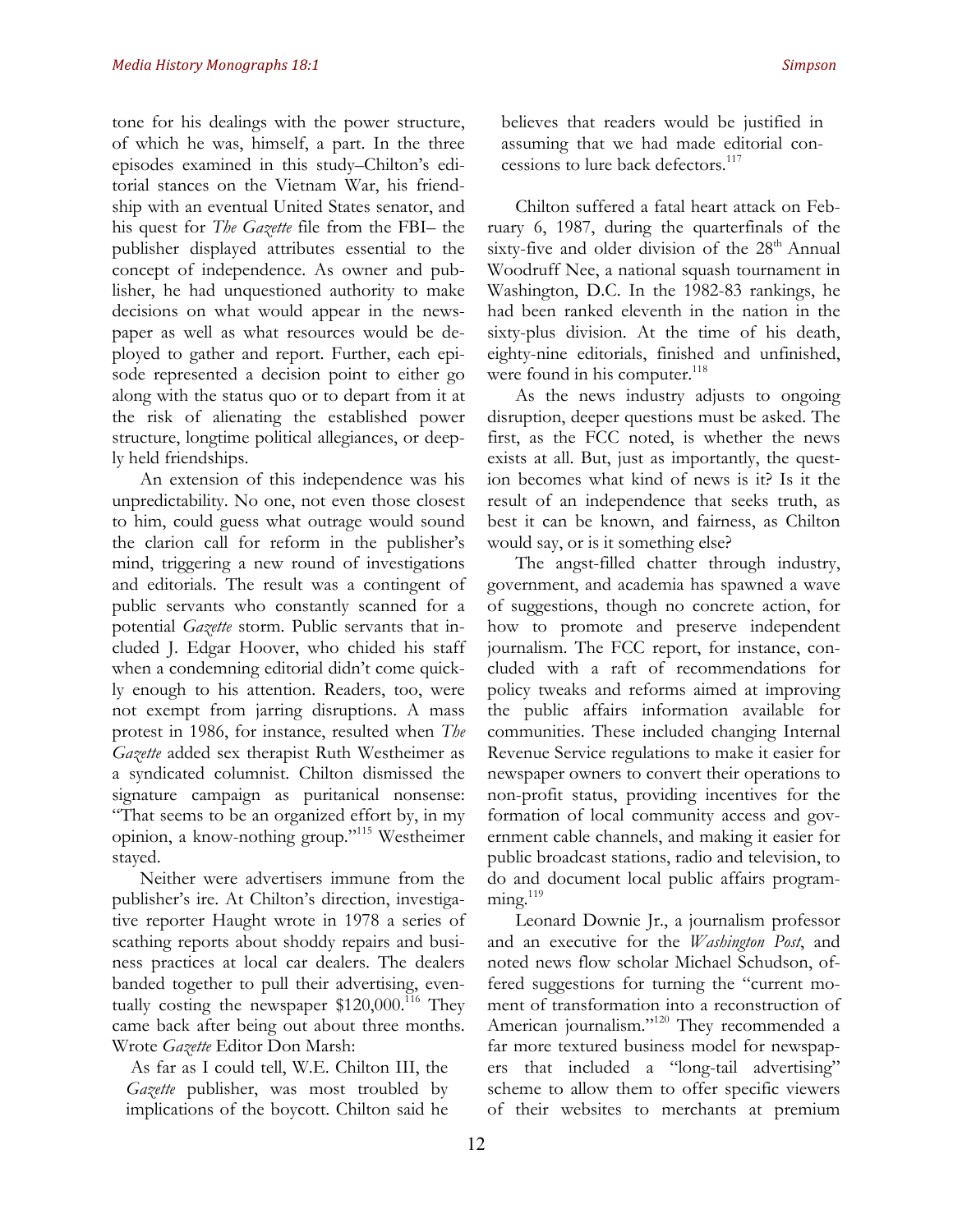prices.<sup>121</sup> In foreshadowing the FCC report, they also endorsed passing new IRS regulations to make it easier for news organizations to be set up as non-profit, 501(c)3 corporations. In addition to releasing the profit pressure on commercial news organizations, charitable status would make it more attractive for foundations and philanthropic trusts to contribute on an ongoing rather than episodic basis.<sup>122</sup> Legal scholar Richard Schmalbeck offered a particularly compelling argument that most newspapers, with a few tweaks to their operations, could qualify under current IRS guidelines as either educational or charitable groups. One barrier, he noted, could be changed by the IRS without an act of Congress through recasting its historic definition of "commerciality."<sup>123</sup>

Scholars Mike Ananny and Daniel Kreiss, in a particularly creative romp through the U.S. Constitution, connected the copyright clause to the First Amendment, arguing for a "positive" interpretation of the rights of free press and free speech. The founders, they suggested, clearly intended for public affairs information to be in the public domain and to be acted upon by the citizenry. The constitution was not meant solely to prevent government interference in this process, a negative right, but to actively promote the education of the public and their ability to take part in the discussion, a positive right. They suggested direct subsidy of journalism by reporters exchanging their copyrights for government payments.<sup>124</sup> Other scholars, such as James Curran and colleagues, have argued for a change from what they called entertainmentcentered, market-driven journalism to a public service model supported by government. In comparing television industries across four countries, they found public service models did more and better public affairs programming but that, overall, more and more countries were leaning toward the U.S. system of private, forprofit ownership and programming. "This trend seems set to foster an impoverished public life characterized by declining exposure to serious journalism and by reduced levels of public knowledge," Curran wrote.<sup>125</sup>

Rarely raised in these contemporary discussions of journalism at once in disarray and essential to representative democracy is the foundational question of what does an independent press look like? Chilton understand the principles of a free press are not found in technology but in the decisions made of what reaches an audience. Chilton, as this study has shown, was interested in national, regional, and local matters of public interest, most often directing his attention, energy, resources, and more than occasional vitriol toward what he viewed as a recalcitrant government failing the public. Debating new models of journalism is relatively meaningless without addressing the key question of independence, what it looks like, and how it will be maintained. Economic models that stress a continuing stream of resources are only part of the equation. The other part, perhaps the most important, is how decisions made for using those resources will remain as free as possible from influence.

This study sought to provide perspective on the issue of independence through the actions and philosophies of a publisher with an unusual drive to support what he perceived as his First Amendment obligations. This study demonstrated two essential elements of the concept of independence: The ability to make decisions, as Chilton could on a day to day basis, and a willingness to invoke, at least at times, values higher than party, profit, or pals.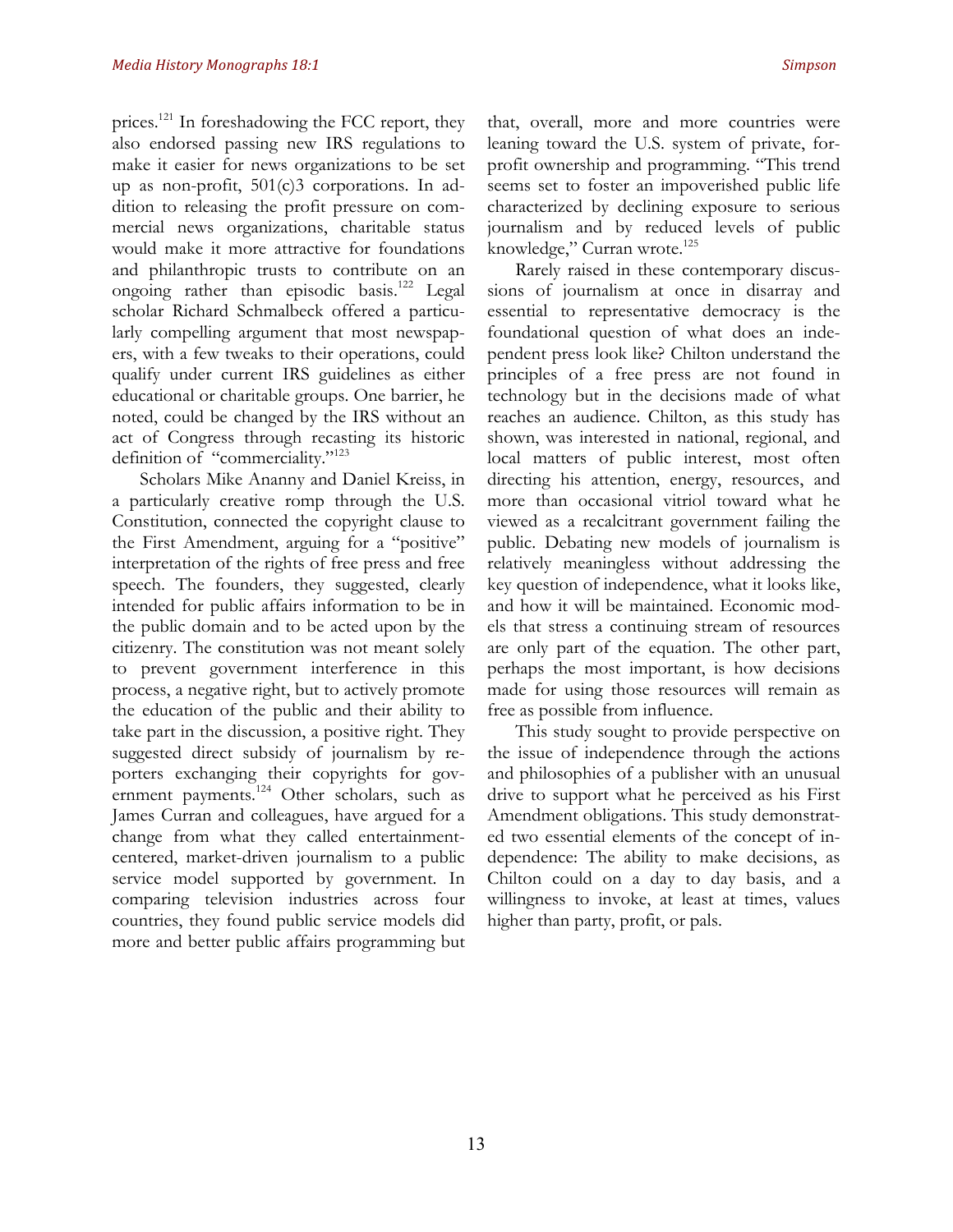#### **Notes**

- <sup>3</sup> Textual analysis is a qualitative method of teasing out meaning from the totality of context associated with a given text, including tone, metaphor, diction and so on. The method is widely used in social science and historical research. The method can be further explored in Peter K. Manning Besty Cullum-Swan, "Narrative Content and Semiotic Analysis" in *Handbook of Qualitative Research* ed. Norman K. Denzin and Yvonna S. Lincoln (Thousand Oaks: Sage, 1994), 464-467. An example of the method used in journalism historical research is Jane Marcellus, "Dear D": Sophie Treadwell's 1915 Correspondence from the "Big War Theatre," *American Journalism*, 29 no. 4 (2012): 69-93.
- <sup>4</sup> In-depth interviewing is a qualitative research method that, like its journalistic counterpart, seeks to gather information. But, within the context of scholarship, the in-depth interview is more than the collection of facts from individuals with specific knowledge. The interview method includes backgrounding of the subject, exploration of potential motivations, context of the remarks and information, and so on. See John M. Johnson, "In-Depth Interviewing" in *The Handbook of Interview Research* eds Jaber F. Gubrium and James A. Holstein (Thousand Oaks: Sage, 2001), 103- 120.
- <sup>5</sup> Steven Waldman, "The Information Needs of Communities," Federal Communications Commission, www.fcc.gov/needsreport (accessed September 30, 2011).
- 6 J. Herbert Altschull, *From Milton to McLuhan: The Ideas Behind American Journalism* (New York: Longman, 1990). Altschull traces the philosophical roots of the First Amendment through the writings of Rousseau, Locke, Hume, and others, all of whom suggested in one form or another that free thinking required free access to new information and ideas.
- <sup>7</sup> Alexis de Tocqueville, *Democracy in America Vol. II* (New York: Alfred Knopf, 1945), 111.
- <sup>8</sup> De Tocqueville, *Democracy in America Vol. II*, 112.
- <sup>9</sup> Jeffrey L. Pasley, *Tyranny of Printers* (Richmond: University of Virginia Press, 2005), 12.
- <sup>10</sup> Jeffrey L. Pasley, "The Two National Gazettes: Newspapers and the Embodiment of American Political Parties," *Early American Literature*, 35 no. 1 (2000): 52.
- <sup>11</sup> Richard O. Boyer and Herbert Morais, *Labor's Untold Story* (New York: United Electrical, Radio & Machine Workers of America, 1955/1979), 82.
- <sup>12</sup> The Commission on Freedom of the Press, *A Free and Responsible Press* (Chicago: University of Chicago Press, 1947), 1-2.
- <sup>13</sup> Warren Breed, "Social Control in the Newsroom: A Functional Analysis" *Social Forces* 33 (1955): 326-335.
- <sup>14</sup> A.J. Liebling, *The Press* (New York: Ballantine Books, 1964), 15-19.
- <sup>15</sup> Daxton R. "Chip" Stewart, "Freedom's Vanguard: Horace Greeley on Threats to Press Freedom in the Early Years of the Penny Press," *American Journalism*, 29 no. 1 (2012): 60-83.
- <sup>16</sup> Daxton R. "Chip" Stewart, "Freedom's Vanguard," 63.
- <sup>17</sup> Daxton R. "Chip" Stewart, "Freedom's Vanguard," 68.
- <sup>18</sup> Will Irwin, "The Advertising Influence" in *Our Unfree Press: 100 Years of Radical Media Criticism* eds. Robert W. McChensey and Ben Scott. (New York: The New Press, 2004): 121-131.

<sup>&</sup>lt;sup>1</sup> James A. Haught, editor, *The Charleston Gazette*, interview with the author, Charleston, WV, June 9, 2009.

<sup>2</sup> Ben A. Franklin, *New York Times* News Service, "Files Show Paper Critical of FBI Monitored," *The*  (Nashville) *Tennessean*, November 28, 1976.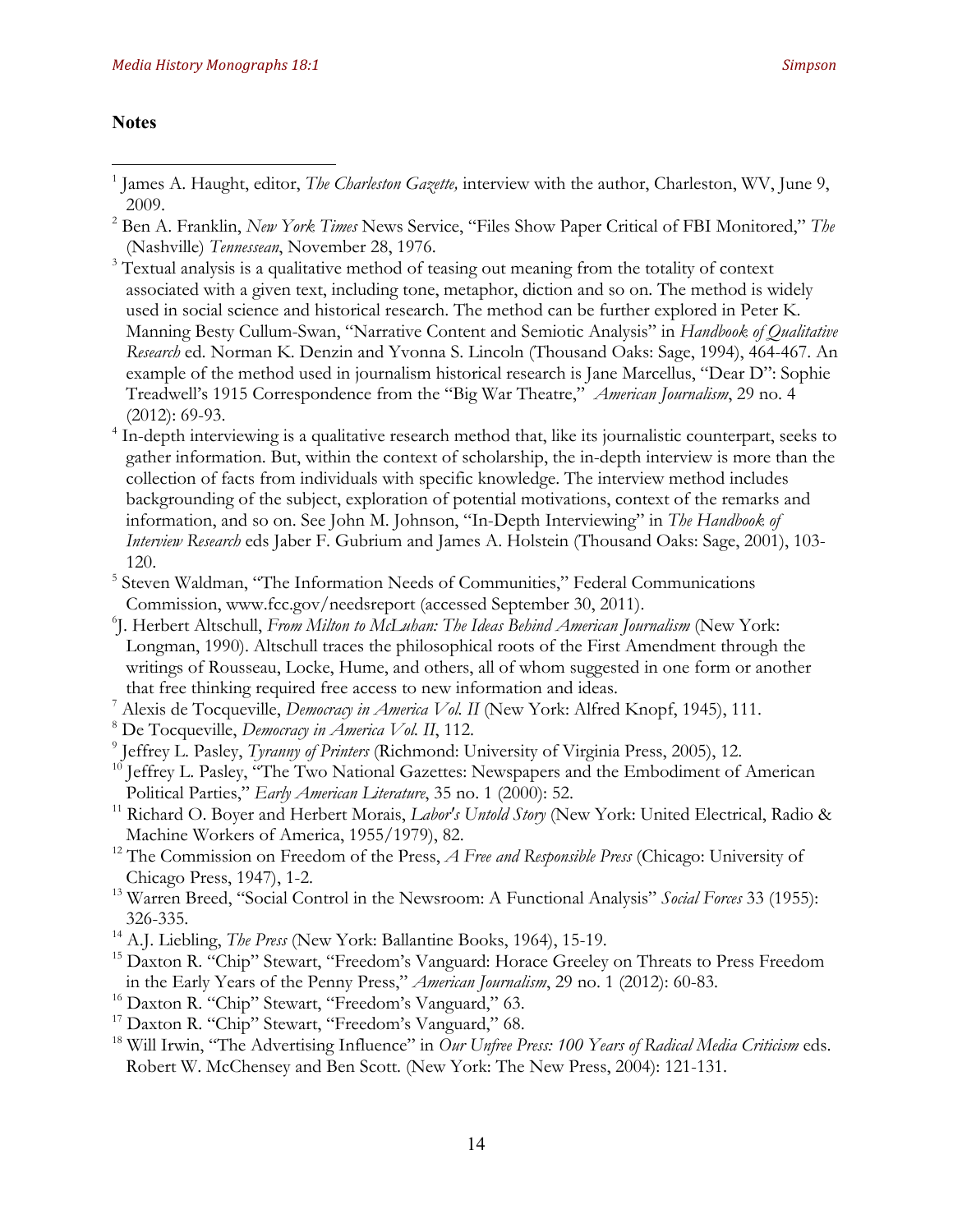- <sup>19</sup> Donald R. Rodgers, "Journalism is a Loose-jointed Thing: A Content Analysis of *Editor & Publisher's* Discussion of Journalistic Conduct Prior to the Canons of Journalism, 1901-1922," *Journal of Mass Media Ethics*, 22 no. 1 (2002): 66-82.
- <sup>20</sup> Donald R. Rodgers, "Journalism is a Loose-jointed Thing," 72.
- <sup>21</sup> ASNE, "Code of Ethics," available at http://www.scribd.com/doc/19499595/Canons-of-Journalism-ASNE-Code-of-Ethics-1922 (accessed March 1, 2011).
- <sup>22</sup> Peter Duffy, "Keeping Secrets," *Columbia Journalism Revie,* September/October 2010, 58-59.
- <sup>23</sup> ASNE, "Statement of Principles," http://asne.org/article\_view/articleid/325/asnes-statement-ofprinciples.aspx (accessed January 24, 2011).
- <sup>24</sup> Mike Hale, <sup>"</sup>The Untold Story of a War, and the Story of the Man Who Told It," *New York Times*, September 16, 2009.
- <sup>25</sup> Society of Professional Journalists, "Code of Ethics," http://www.spj.org/ethicscode.asp (accessed March 16, 2011).
- <sup>26</sup> Mark Feldstein, "Wallowing in Watergate: Historiography, Methodology, and Mythology in Journalism's Celebrated Moment," *American Journalism* 31 no. 4 (2014): 550-570.
- <sup>27</sup> John P. Robinson, "Public Opinion during the Watergate Crisis," *Communication Research* 1, no. 4 (October 1974): 391-405.
- <sup>28</sup> Kathryn Olmsted, "`An American Conspiracy': The post-Watergate press and the CIA." *Journalism History* 19 no. 2 (Summer 1993): 51-53.
- <sup>29</sup> Stuart Babington, "I'm Going to Introduce Them Again and Again:" Morris Udall's Attempts to Protect Independent Newspapers, 1975-1982," *Journalism History* 38 no. 4 (Winter 2013): 243-252.
- $30$  Text of William E. Chilton III's prepared speech. William Edwin Chilton III Papers. A&M 3020 Addendum, Box 4, File 8, West Virginia and Regional History Collection (WVRHC), West Virginia University Library, Morgantown, WV.
- <sup>31</sup> Eddie Stern, "Crusader vs. Raider in St. Pete," *Columbia Journalism Review*, 29 no. 1 (1990): 8-13.
- <sup>32</sup> Elizabeth Chilton, Chilton's widow, interview with the author, Charleston, WV, January 29, 2009.
- <sup>33</sup> John T. McKay, "Breaking the Copper Collar: Press Freedom, Professionalization and the History of Montana Journalism," *American Journalism* 25 no. 1 (2008): 99-123.
- <sup>34</sup> Steven Helle, "The Impact of Estate Taxes on Independent Daily Newspapers: An Illinois Case Study," DePaul Law Review, 33 no. 2 (Winter 1984): 323-355.
- <sup>35</sup> Cynthia Bond Hopson, "How One Southern Newspaper Supported Status Quo in 1960s," *Newspaper Research Journal* 26, no. 2/3 (Winter 2005): 72-84.
- <sup>36</sup> Barbara G. Friedman & John D. Richardson "A National Disgrace," *Journalism History* 33, no. 4 (2—8): 224-232.
- $37$  Kathleen Wickham, "Dean of the Civil Rights Reporters: A Conversation with Claude Sitton," *Journalism History*, 40 no. 2 (Summer 2014): 121-125.
- <sup>38</sup> John Whalen, Maverick Among the Magnolias: The Hazel Brannon Smith Story, (Bloomington, IN.: Xlibris Corp., 2001).
- <sup>39</sup> William Outhwaite, *Habermas: A Critical Introduction* (Stanford, CA: Stanford University Press, 1994), 8-10.
- <sup>40</sup> William Outhwaite, *Habermas: A Critical Introduction*, 12.
- <sup>41</sup> Jürgen Habermas, *The Structural Transformation of the Public Sphere: An Inquiry into a Category of Bourgeois Society* (Cambridge: Polity Press, 1962/1989).
- <sup>42</sup> Lawrence R. Bloch, "Setting the Public Sphere in Motion: The Rhetoric of Political Bumper Stickers in Israel," *Political Communication*, 17 no. 4 (January 2006): 433-466; Peter Lunt and Paul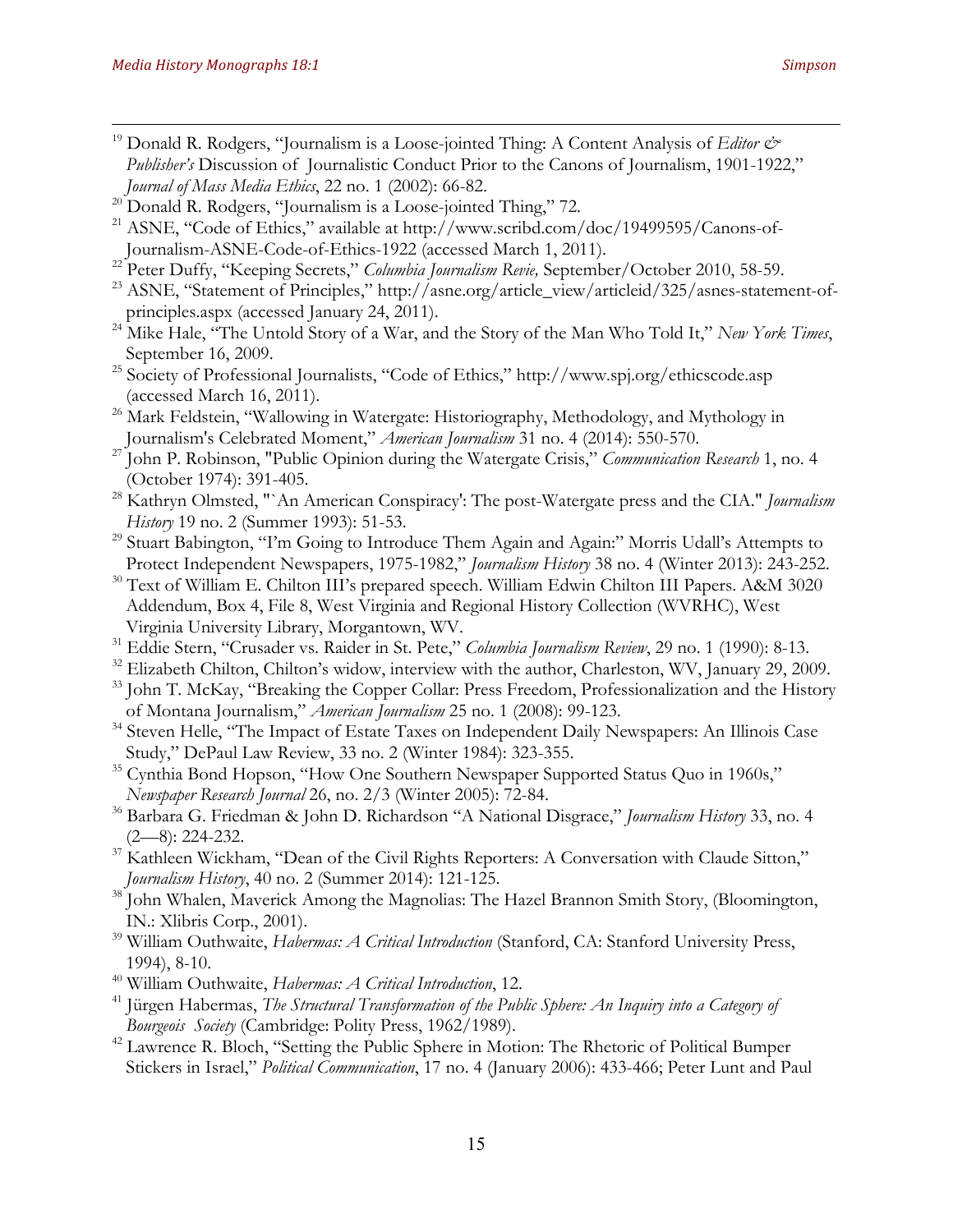Stenner, "The Jerry Springer Show as an Emotional Public Sphere" *Media & Culture*, 27 no. 1 (January 2005): 59-81.

- <sup>43</sup> Vilja Hulden, Employer Organizations' Influence on the Progressive-Era Press," *Journalism History*, 38 no. 1 (2012): 43-54.
- <sup>44</sup> XXXX (removed for review purposes).
- <sup>45</sup> Dale E. Zacher, *The Scripps Newspapers Go to War, 1914-1918* (Urbana: University of Illinois Press, 2008): 63-67.
- 46Maxwell McCombs & Donald Shaw, "The agenda-setting function of mass media," *Public Opinion Quarterly*, 36 no. 2 (Summer 1972): 176–187.
- <sup>47</sup> Joe Bob Hester & Rhonda Gibson. "The Agenda-Setting Function of National Versus Local Media: A Time-Series Analysis for the Issue of Same-Sex Marriage," Mass Communication & Society 10 no. 3 (Summer2007 2007): 299-317.
- <sup>48</sup> Kim Sei-Hill, Dietram A. Scheufele & James Shanahan, "Think About it This Way: Attribute Agenda-setting Funcdtion of the Press and Public's Evaluation of a Local Issue," *Journalism & Mass Communication Quarterly*, 79 no. 1 (Spring 2002): 7-25.
- <sup>49</sup> Karin Wahl-Jorgensen and Herman Galperin, "Discourse Ethics and the Regulation of the Media: The Case of the U.S. Newspaper," *Journal of Communication Inquiry*, 24 no. 1 (January 2000): 19-40.
- <sup>50</sup> James Curran, "Rethinking the Media as the Public Sphere," in *Communication and Citizenship: Journalism and the Public Sphere* eds. Peter Dalhgren and Colin Sparks (New York: Routledge, 1997), 27-57.
- <sup>51</sup> Removed for review purposes.
- <sup>52</sup> Robert McChesney, *Digital Disconnect: How Capitalism is Turning the Internet Against Democracy*, (New York: The New Press, 2013), XIII-XIV.
- <sup>53</sup> Text of William E. Chilton III's prepared speech. William Edwin Chilton III Papers. A&M 3020 Addendum, Box 4, File 8, West Virginia and Regional History Collection (WVRHC), West Virginia University Library, Morgantown, WV.
- <sup>54</sup> Salinger, Box 1, File 4 (variety of correspondence); and Buckley, Box 2, File 7b (variety of correspondence), Chilton Papers.
- <sup>55</sup> Chilton Biography. *Charleston Gazette* microfilm, library, *The Charleston Gazette*.
- <sup>56</sup> Elizabeth Chilton, Chilton's widow, interview with the author, Charleston, WV, January 29, 2009.
- <sup>57</sup> Rick Steelhammer, reporter/columnist, *The Charleston Gazette*, interview with the author, Charleston, WV, January 29, 2009. Steelhammer has been a reporter and columnist at *The Charleston Gazette* since 1976. He got his popular Sunday life and humor column when Chilton called him to his office in 1984 after reading Steelhammer's frequent contributions to the "common queue," a file in the newsroom computer system to which everyone had access and was used as an electronic message board. Steelhammer often wrote amusing parodies of Chilton, which were popular reads among the staff. Chilton told him, "If you're going to write that on company time anyway, you may as well put it in the paper." Unfortunately, Steelhammer's common queue pieces were lost to subsequent computer systems.
- <sup>58</sup> James Haught, interview.
- <sup>59</sup> William E. Chilton III, "Hallmark of Crusading Journalism is Sustained Outrage," *The Charleston Gazette,* November 18, 1983, A6.
- <sup>60</sup> James Haught, *Fascinating West Virginia* (Charleston, WV: The Printing Press Ltd., 2008), 109-117.
- <sup>61</sup> Haught, interview with the author; Elizabeth Chilton, interview with the author.
- <sup>62</sup> Editorial, "Practice of legal murder subsidies," *The Charleston Gazette*, February 3, 1969, A4.
- <sup>63</sup> Editorial, "Show it on TV, that'll do the trick," *The Charleston Gazette*, February 14, 1969, A6.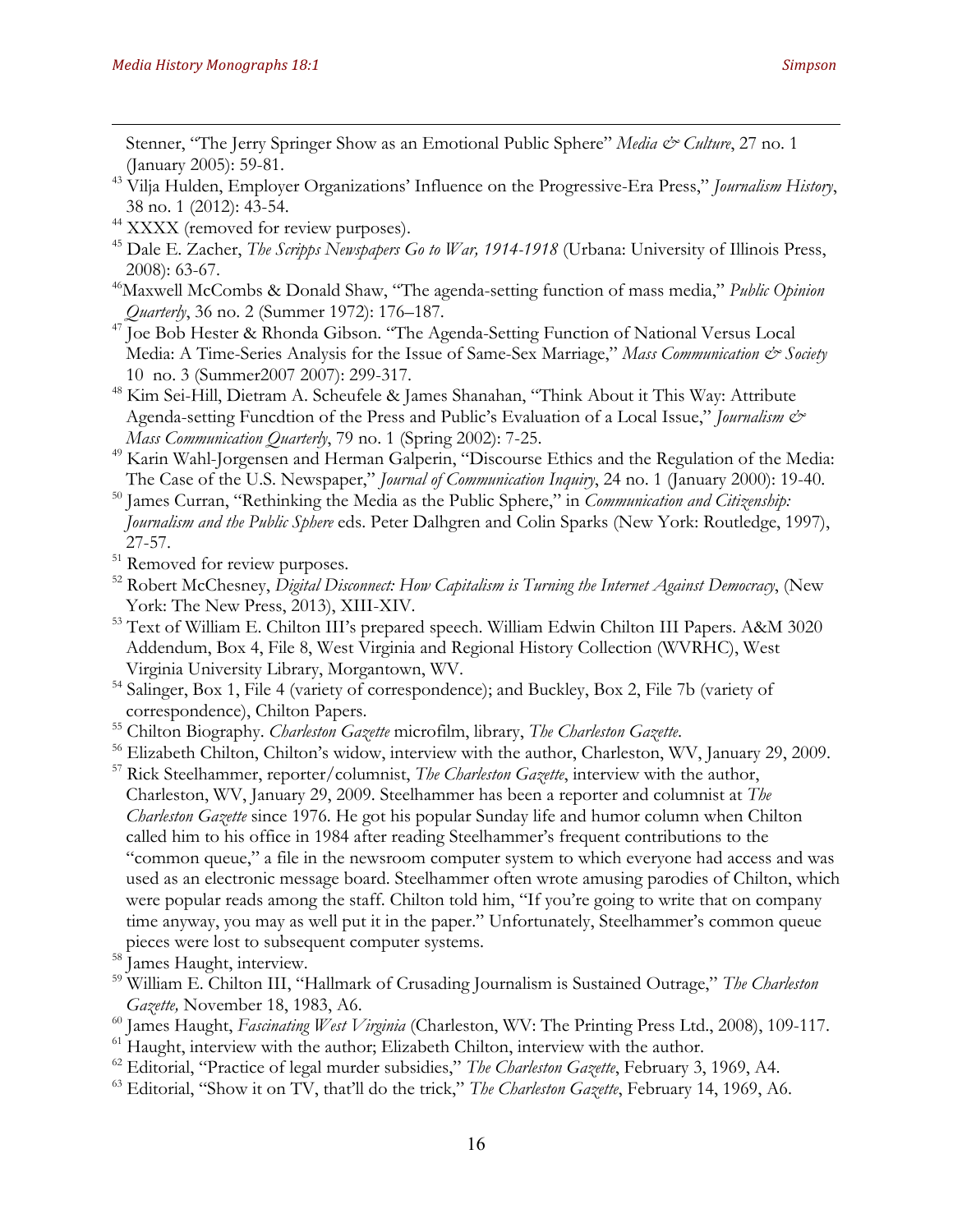- <sup>64</sup> Robert St. John to W.E. Chilton III, undated, Chilton III Papers, Box 1, File 13, Chilton Papers.
- <sup>65</sup> Rudolph L. DiTrapano, William E. Chilton III's attorney, interview with the author, Charleston, WV, June 16, 2009.
- <sup>66</sup> Rudolph L. DiTrapano, interview. Noted DiTrapano: "I never got the correction."
- <sup>67</sup> R.S. Werhle to Chilton III, May 10, 1966, Chilton III Papers. Box 1, File 19a, Chilton Papers.
- <sup>68</sup> Chilton to Wehrle, May 10, 1966, Chilton III Papers. Box 1, File 19a, Chilton Papers.
- **<sup>69</sup>** Craig Houston, **"***The Charleston Gazette's* Editorial Response to the Vietnam War, 1963-1965," *West Virginia History* 51 (1992): 15-28. In his well-researched paper, Houston suggests *The Gazette*'s main editorial impetus behind opposition to the war was Editor Harry Hoffman and City Editor L.T. Anderson, who wrote some of the newspaper's editorials and wrote columns against the war. They did write some of *The Gazette*'s editorials and certainly weighed in on editorial policy, but by 1963 and 1964, Chilton was firmly in control and was establishing the stands the newspaper would take, including writing many of the editorials. A few phrases in the editorial argue for Chilton's direct involvement, if not authorship, such as "humanistically unthinkable" and the use of "furthermore" and "therefore" as transitions, which were classic early Chilton.
- <sup>70</sup> Daniel C. Hallin, "The Media, the War in Vietnam, and Political Support: A Critique of the Thesis of an Oppositional Media," *Journal of Politics* 46 (February 1984): 2-24. 71 Editorial, "Conference Table Best Viet Nam Battleground," *The Charleston Gazette*, August 12,
- 1964, A4.
- <sup>72</sup> Editorial, "Policy criticism American right," *The Charleston Gazette,* October 20, 1965, A4.
- <sup>73</sup> Editorial, "White man against yellow Asian This is the present state of Viet war," *The Charleston Gazette*, April 2, 1967, A6
- <sup>74</sup> Editorial, "Mercenaries view is invalid," *The Charleston Gazette*, April 9, 1967, A5.
- <sup>75</sup> Editorial, "Path to fallout shelter isn't the one to peace," *The Charleston Gazette*, April 29, 1967, A6.
- <sup>76</sup> Elizabeth Chilton, interview.
- <sup>77</sup> William E. Chilton III speech to the West Virginia Political Science Association, October 4, 1968, Box 4, File 5, Chilton III Papers.
- <sup>78</sup> Scott Sherman, "Walter Cronkite," *Columbia Journalism Review* 40 no. 4 (November 2001): 64.
- <sup>79</sup> Otis K. Rice and Stephen W. Brown, *West Virginia: A History* (Lexington: University of Kentucky Press, 1985/1993), 285.
- <sup>80</sup> Thomas Stafford, *Afflicting the Comfortable: Journalism and Politics in West Virginia.* (Morgantown: West Virginia University Press, 2005), 256-257.
- <sup>81</sup> Elizabeth Chilton, interview.
- <sup>82</sup> Associated Press, "Tears, Joy, Gloom Mark Wedding of Miss Percy, Rockefeller," *Sunday Gazette-Mail*, April 2, 1967, A1. The tears and gloom refer to the death of Sharon Percy's stepgrandmother on the day of the wedding.
- <sup>83</sup> Associated Press, "*Gazette*'s publisher sees Moore victory," *The Charleston Daily Mail,* September 21, 1968, A7. The story was a pick-up by the AP from an interview first published in the Morgantown newspaper.
- <sup>84</sup> Stafford, *Afflicting the Comfortable*, 243.
- <sup>85</sup> John D. "Jay" Rockefeller IV declined to be interviewed for this project, but sent a short statement through his press office addressing Chilton's legacy. Rockefeller called him a great friend and an important force for social change in West Virginia.
- <sup>86</sup> Stafford, *Afflicting the Comfortable*, 258.
- <sup>87</sup> William E. Chilton III, "Choice facing voters: honesty vs. dishonesty," *The Charleston Gazette*, November 1, 1980, A6.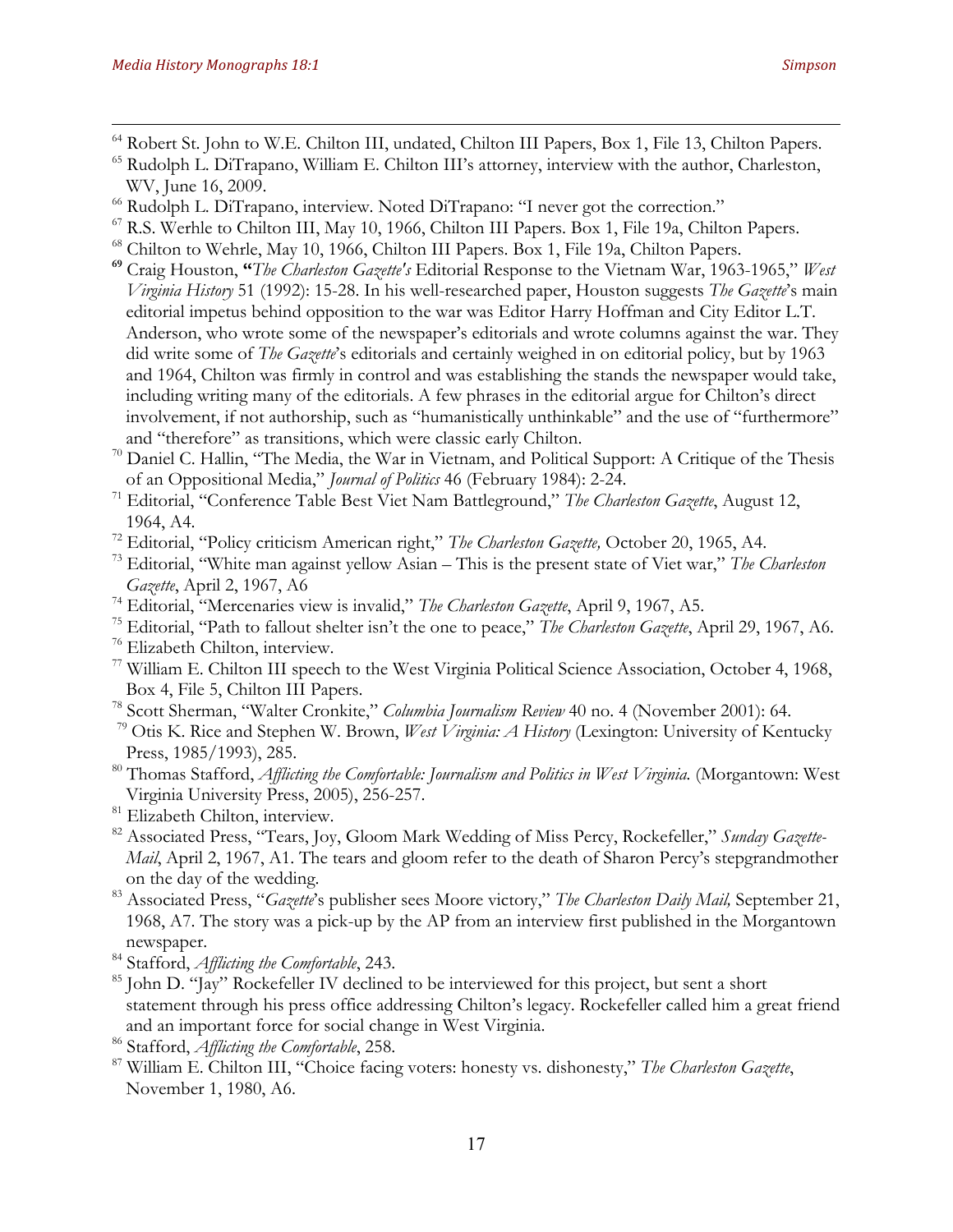- <sup>91</sup> James Haught, "In Wyoming, politics deeply rooted in schools," A1.
- <sup>92</sup> James Haught, "In Wyoming, politics deeply rooted in schools," A1.
- <sup>93</sup> Editorial, "Corrupting elections," *The Charleston Gazette*, September 29, 1984, A5.
- <sup>94</sup> Editorial, "Ridiculous Raese," *Charleston Gazette*, September 15, 1984.
- <sup>95</sup> Interview, Elizabeth Chilton.
- <sup>96</sup> John "Jay" Rockefeller IV to author, July 27, 2009, by e-mail.
- <sup>97</sup> Kathryn S. Olmsted, *Challenging the Secret Government: The Post-Watergate Investigations of the FBI and CIA* (Charlotte: University of North Carolina Press, 1996), 16.
- <sup>98</sup> Athan Theoharis, "The FBI, the Roosevelt administration, and the `subversive' press," *Journalism History* 19 no. 1 (1993): 3-19.
- <sup>99</sup> Stephen M. Underhill, "J. Edgar Hoover's Domestic Propaganda: Narrating the Spectacle of the Karpis Arrest," *Western Journal of Communication* 76 no. 4 (2012): 438-457.
- <sup>100</sup> James Haught, "FBI has file on *Gazette*," *Sunday Gazette-Mail*, November 28, 1976, A1.
- <sup>101</sup> James Haught, "FBI has file on *Gazette*," A1.
- <sup>102</sup> James Haught, "FBI has file on *Gazette*," A1.
- <sup>103</sup> James Haught, "Ex-Communist asked about *Gazette*," *The Charleston Gazette*, January 14, 1978, A1.
- <sup>104</sup> James Haught, "Ex-Communist asked about *Gazette*," A1.
- <sup>105</sup> Franklin, "Files Show Paper Critical of FBI Monitored."
- <sup>106</sup> James Haught, for the Associated Press, "Big Brother: FBI's files on newspaper finally see light of day," *Atlanta Journal and Constitution*, November 28, 1976, A17.
- <sup>107</sup> Editorial, "FBI check of newspapers," *Editor & Publisher*, December 4, 1976, 7.
- <sup>108</sup> Editorial, "FBI follies," *The Nation*, December 11, 1976, 4.
- <sup>109</sup> Editorial, "*The Gazette* and the FBI," *The Charleston Daily Mail*, November 30, 1976, A5.
- <sup>110</sup> J. Edgar Hoover to William E. Chilton III, January 26, 1953, Box 1, File 5, Chilton Papers.
- <sup>111</sup> J. Edgar Hoover to William E. Chilton III, Box 1, File 5.
- <sup>112</sup> Melvin Mencher, "Will the Meaning of Journalism Survive?" *Neiman Reports* (Summer 2006): 58- 59.
- <sup>113</sup> Randall P. Bezanson, "The New Free Press Guarantee," *Virginia Law Review*, 63 no. 5 (1977): 731- 788.
- <sup>114</sup> Tom Buell, "Chilton fields questions on gripes, grammar," *The Charleston Gazette*, August 28, 1986, B6.
- <sup>115</sup> Buell, "Chilton fields questions on gripes, grammar."
- <sup>116</sup> John Consoli, "Auto dealers trim ads in Charleston newspapers," *Editor & Publisher*, October 28, 1978, 14.
- <sup>117</sup> Don Marsh, "Car ads back because they sell," *The Charleston Gazette*, December 19, 1978, A6.
- <sup>118</sup> James Haught, interview.
- <sup>119</sup> Steve Waldman, "The Information," 345-354.
- <sup>120</sup> Leonard Downie, Jr. and Michael Schudson, "The Reconstruction of American Journalism," *Columbia Journalism Review,* last modified October 19, 2009, http://www.cjr.org/reconstruction/ the reconstruction of american.php ?page.
- <sup>121</sup> Downie et al., "The Reconstruction," 77.
- <sup>122</sup> Downie et al., "The Reconstruction," 82-83.

<sup>89</sup> Stafford, *Afflicting the Comfortable,* 76.

<sup>90</sup> James Haught, "In Wyoming, politics deeply rooted in schools," *Sunday Gazette-Mail*, May 31, 1981, A1.